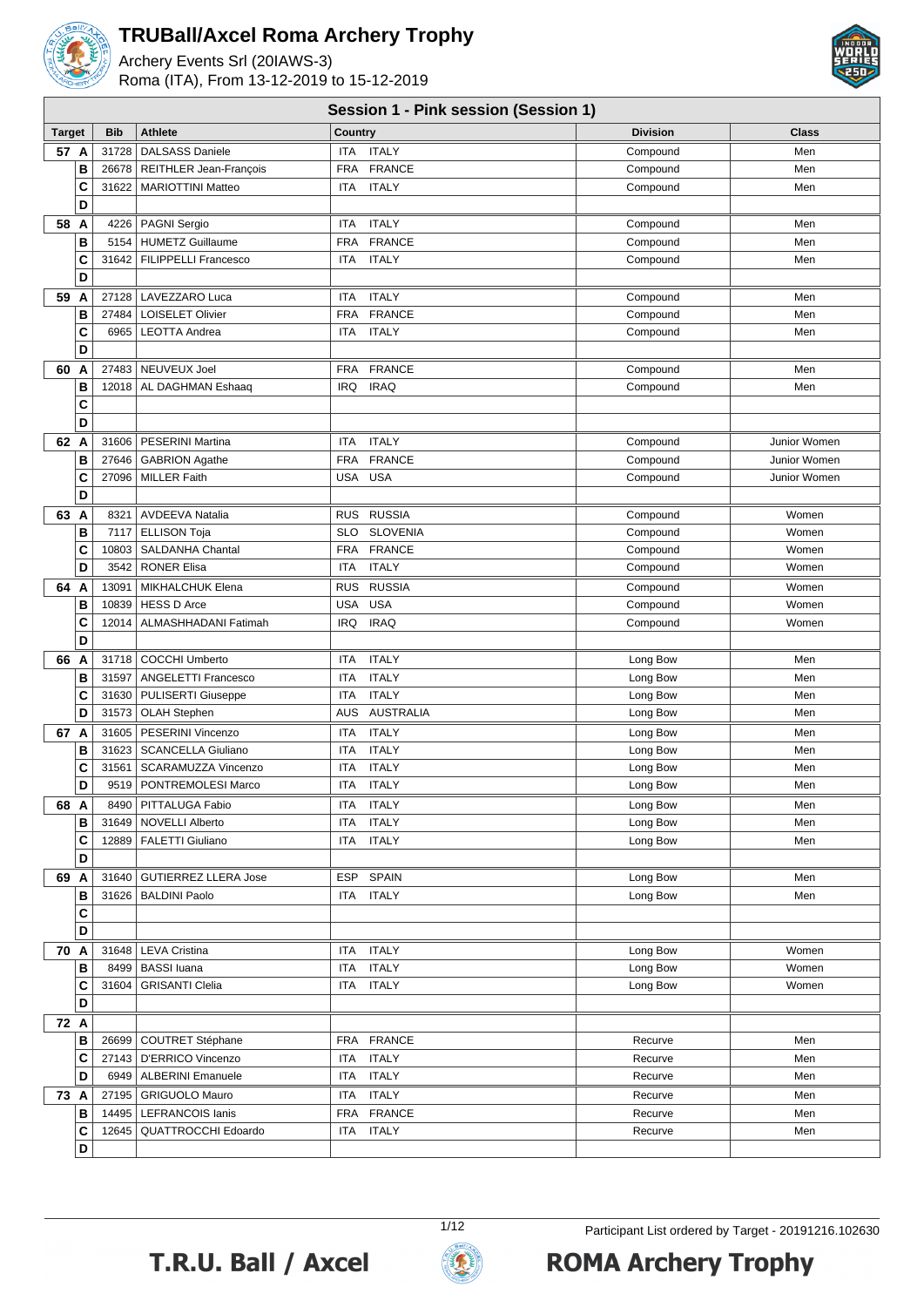

Archery Events Srl (20IAWS-3) Roma (ITA), From 13-12-2019 to 15-12-2019



|               | Session 1 - Pink session (Session 1) |            |                                                              |            |                        |                    | Continue       |
|---------------|--------------------------------------|------------|--------------------------------------------------------------|------------|------------------------|--------------------|----------------|
| <b>Target</b> |                                      | <b>Bib</b> | <b>Athlete</b>                                               | Country    |                        | <b>Division</b>    | <b>Class</b>   |
| 74 A          |                                      | 31572      | SPASIUC Florin Nicolae                                       | ITA        | <b>ITALY</b>           | Recurve            | Men            |
|               | B                                    |            | 28244   SIMON Jerome                                         | <b>FRA</b> | <b>FRANCE</b>          | Recurve            | Men            |
|               | C                                    |            | 20725   BAKKER Willem                                        | <b>NED</b> | NETHERLANDS            | Recurve            | Men            |
|               | D                                    |            |                                                              |            |                        |                    |                |
| 75 A          |                                      |            | 7084   MANDIA Massimiliano                                   | ITA        | <b>ITALY</b>           | Recurve            | Men            |
|               | в                                    | 11964      | HABJAN MALAVASIC Den                                         | <b>SLO</b> | <b>SLOVENIA</b>        | Recurve            | Men            |
|               | C                                    |            |                                                              |            |                        |                    |                |
|               | D                                    |            |                                                              |            |                        |                    |                |
| 76 A          |                                      |            | 5107 ELLISON Brady                                           |            | USA USA                | Recurve            | Men            |
|               | В                                    |            |                                                              |            |                        |                    |                |
|               | C                                    | 31653      | <b>TROMBIN Federico</b>                                      | ITA        | <b>ITALY</b>           | Recurve            | Men            |
|               | D                                    |            |                                                              |            |                        |                    |                |
| 77 A          |                                      |            | 27198   POGNI Filippo                                        | ITA        | <b>ITALY</b>           | Recurve            | Men            |
|               | В                                    |            | 26736   PÖTSCH Jörg                                          | <b>GER</b> | <b>GERMANY</b>         | Recurve            | Men            |
|               | C                                    |            | 3613   DUENAS Crispin                                        |            | CAN CANADA             | Recurve            | Men            |
|               | D                                    |            |                                                              |            |                        |                    |                |
| 78 A          |                                      |            | 20803   SANTI Matteo                                         | ITA        | <b>ITALY</b>           | Recurve            | Junior Men     |
|               | В                                    |            | 31544   SIMERAY Tao                                          | <b>FRA</b> | <b>FRANCE</b>          | Recurve            | Junior Men     |
|               | C                                    |            |                                                              |            |                        |                    |                |
|               | D                                    |            |                                                              |            |                        |                    |                |
| 80 A          |                                      | 3887       | <b>LIONETTI Pia</b>                                          | ITA        | <b>ITALY</b>           | Recurve            | Women          |
|               | B                                    | 6584       | <b>UMER Ana</b>                                              | <b>SLO</b> | <b>SLOVENIA</b>        | Recurve            | Women          |
|               | C                                    |            | 7353   MANDIA Claudia                                        | <b>ITA</b> | <b>ITALY</b>           | Recurve            | Women          |
|               | D                                    |            | 22653   ALART Margaux                                        | <b>FRA</b> | <b>FRANCE</b>          | Recurve            | Women          |
| 81            | A                                    |            | 27145   D'ERRICO Alessia                                     | <b>ITA</b> | <b>ITALY</b>           | Recurve            | Junior Women   |
|               | В                                    | 23443      | PICHONNAZ Maxine                                             | SUI        | SWITZERLAND            | Recurve            | Junior Women   |
|               | C                                    | 3543       | <b>COEREZZA Elisa Ester</b>                                  | ITA        | <b>ITALY</b>           | Recurve            | Junior Women   |
|               | D                                    | 18941      | <b>GRANGER Leeloo</b>                                        | SUI        | SWITZERLAND            | Recurve            | Junior Women   |
| 82 A          |                                      |            | 27215   GRIECO Valentina                                     | ITA        | <b>ITALY</b>           | Recurve            | Junior Women   |
|               | В                                    | 27605      | <b>CAMPANA Rachel</b>                                        | SUI        | SWITZERLAND            | Recurve            | Junior Women   |
|               | C                                    |            | 27250   DI SILVESTRO Margherita                              | ITA        | <b>ITALY</b>           | Recurve            | Junior Women   |
|               | D                                    |            |                                                              |            |                        |                    |                |
| 83 A          |                                      |            | 3545   HERVAT Karen                                          | ITA        | <b>ITALY</b>           | Recurve            | Junior Women   |
|               | В                                    | 27657      | <b>BÉTRISEY Alice</b>                                        | SUI        | SWITZERLAND            | Recurve            | Junior Women   |
|               | C                                    | 3567       | <b>FERS</b> Spela                                            | SLO        | <b>SLOVENIA</b>        | Recurve            | Junior Women   |
|               | D                                    |            |                                                              |            |                        |                    |                |
| 85 A          |                                      |            | 31162   PEREZ MIÑARRO Cristian                               |            | ESP SPAIN              | Barebow            | Men            |
|               | в                                    |            | 31552   GIULIANI Giovanni                                    | ITA        | <b>ITALY</b>           | Barebow            | Men            |
|               | C                                    |            | 31540   SANCHEZ TORRES Felix                                 |            | ESP SPAIN              | Barebow            | Men            |
|               | D                                    |            |                                                              |            |                        |                    |                |
| 86 A          |                                      |            | 31644   DANIEL Romero Pérez                                  |            | ESP SPAIN              | Barebow            | Men            |
|               | в                                    |            | 31651   MAZZANTINI Mario                                     |            | ITA ITALY              | Barebow            | Men            |
|               | C                                    |            | 8483   MARENCIC Zoran                                        |            | CRO CROATIA            | Barebow            | Men            |
|               | D                                    | 8391       | GARCIA FERNANDEZ David                                       |            | ESP SPAIN              | Barebow            | Men            |
| 87 A          |                                      |            | 31698   IBAÑEZ DEL SAZ Juan Jose                             | ESP        | <b>SPAIN</b>           | Barebow            | Men            |
|               | в                                    |            | 15913   VICINI Davide                                        |            | ITA ITALY              | Barebow            | Men            |
|               | C                                    |            | 18698   ZALIVAKIN Aleksandr                                  |            | RUS RUSSIA             | Barebow            | Men            |
|               | D                                    |            | 31697   RIBATALLADA ESPASA Xavier                            |            | ESP SPAIN              | Barebow            | Men            |
| 90 A          |                                      |            | 18445   MINYANO MIQUEL Rosa                                  | ESP        | SPAIN                  | Barebow            | Women          |
|               | в                                    | 20691      | JAVIER CAMPOS Mª Luz                                         |            | ESP SPAIN              | Barebow            | Women          |
|               | C                                    |            | 31608   HEINRICH Mikaela                                     |            | CRO CROATIA            | Barebow            | Women          |
|               | D                                    |            |                                                              |            |                        |                    |                |
|               |                                      |            |                                                              |            |                        |                    |                |
| 91 A          | в                                    |            | 31711   MERCHE Montenegro Maestre<br>31619   MANTILLI Giulia |            | ESP SPAIN<br>ITA ITALY | Barebow            | Women<br>Women |
|               | C                                    |            | 18703   VANNINI Sabrina                                      |            | ITA ITALY              | Barebow<br>Barebow | Women          |
|               | D                                    |            |                                                              |            |                        |                    |                |
|               |                                      |            |                                                              |            |                        |                    |                |



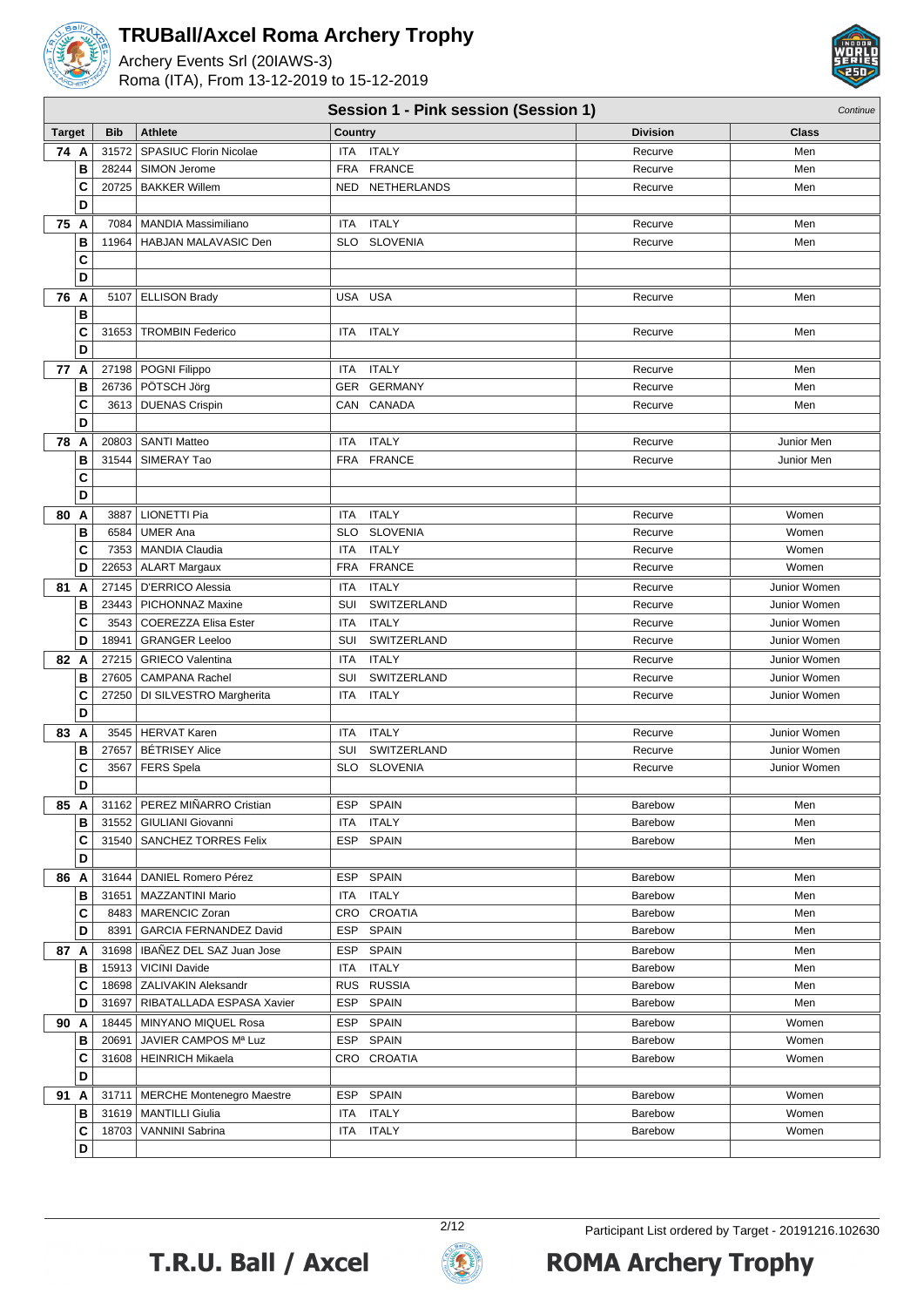

Archery Events Srl (20IAWS-3) Roma (ITA), From 13-12-2019 to 15-12-2019



#### **Session 1 - Pink session (Session 1)** Continue

| <b>Target</b> |        | <b>Bib</b>     | <b>Athlete</b>                                     | <b>Country</b>                                            | <b>Division</b>      | <b>Class</b> |
|---------------|--------|----------------|----------------------------------------------------|-----------------------------------------------------------|----------------------|--------------|
|               |        |                |                                                    | <b>Session 2 - Red Session (Session 2)</b>                |                      |              |
|               |        |                |                                                    |                                                           |                      |              |
| <b>Target</b> |        | <b>Bib</b>     | <b>Athlete</b>                                     | Country                                                   | <b>Division</b>      | <b>Class</b> |
| 11 A          | В      | 10274<br>27203 | SIMONELLI Alberto<br>DI NATALE Fabio               | ITA ITALY<br><b>ITALY</b><br><b>ITA</b>                   | Compound<br>Compound | Men<br>Men   |
|               | C      |                |                                                    |                                                           |                      |              |
|               | D      | 13090          | <b>BULAEV Anton</b>                                | <b>RUSSIA</b><br><b>RUS</b>                               | Compound             | Men          |
| 12 A          |        | 31634          | <b>PALONI Maurizio</b>                             | <b>ITALY</b><br><b>ITA</b>                                | Compound             | Men          |
|               | B      | 27129          | DI LAZZARO Valerio                                 | <b>ITALY</b><br><b>ITA</b>                                | Compound             | Men          |
|               | C      | 563            | <b>COUSINS Dave</b>                                | <b>USA</b><br><b>USA</b>                                  | Compound             | Men          |
|               | D      | 22598          | METREAU Jean-François                              | <b>FRANCE</b><br><b>FRA</b>                               | Compound             | Men          |
| 13            | A      | 28163          | <b>VAIA Franco</b>                                 | <b>ITALY</b><br>ITA                                       | Compound             | Men          |
|               | В      | 31673          | D'AURIA Gerardo                                    | <b>ITALY</b><br><b>ITA</b>                                | Compound             | Men          |
|               | C      | 3048           | <b>GELLENTHIEN Braden</b>                          | <b>USA</b><br><b>USA</b>                                  | Compound             | Men          |
|               | D      | 13085          | <b>SUT Jesse</b>                                   | <b>ITA</b><br><b>ITALY</b>                                | Compound             | Men          |
| 14            | A      | 11949          | <b>CASTOLDI Lorenzo</b>                            | <b>ITALY</b><br>ITA                                       | Compound             | Men          |
|               | B      | 31690          | <b>MUSELLI Cesare</b>                              | <b>ITALY</b><br><b>ITA</b>                                | Compound             | Men          |
|               | C      | 7571           | <b>SCHAFF Kris</b>                                 | <b>USA</b><br><b>USA</b>                                  | Compound             | Men          |
|               | D      | 8142           | <b>LAURSEN Martin</b>                              | <b>DENMARK</b><br>DEN                                     | Compound             | Men          |
| 15            | A      | 15083          | <b>DELLA STUA Valerio</b>                          | <b>ITALY</b><br>ITA                                       | Compound             | Men          |
|               | В      | 31600          | CAMBIOTTI Andrea                                   | <b>ITALY</b><br>ITA                                       | Compound             | Men          |
|               | C      | 14446          | <b>REYES Brandon</b>                               | <b>USA</b><br><b>USA</b>                                  | Compound             | Men          |
|               | D      | 27023          | <b>DEMAKOV lurii</b>                               | <b>RUSSIA</b><br><b>RUS</b>                               | Compound             | Men          |
| 16 A          |        | 27217          | <b>MOTTA Alessandro</b>                            | <b>ITALY</b><br>ITA                                       | Compound             | Men          |
|               | В      | 1309           | D'ALESSANDRO Andrea                                | <b>ITALY</b><br>ITA                                       | Compound             | Men          |
|               | C      |                |                                                    |                                                           |                      |              |
|               | D      | 1914           | <b>ELZINGA Peter</b>                               | NETHERLANDS<br><b>NED</b>                                 | Compound             | Men          |
| 17 A          |        | 31660          | <b>SOLETTI Trieste</b>                             | <b>ITALY</b><br>ITA                                       | Compound             | Men          |
|               | B      | 31590          | <b>CAROSATI Roberto</b>                            | <b>ITALY</b><br><b>ITA</b>                                | Compound             | Men          |
|               | C      | 5682           | <b>DELOCHE Pierre-Julien</b>                       | <b>FRA</b><br><b>FRANCE</b>                               | Compound             | Men          |
|               | D      | 22464          | <b>PATER Sil</b>                                   | <b>NED</b><br>NETHERLANDS                                 | Compound             | Men          |
| 18            | A      | 27218          | <b>GUIDI Giampaolo</b>                             | <b>ITALY</b><br>ITA                                       | Compound             | Men          |
|               | В<br>C | 27254<br>6958  | <b>FAENZI Francesco</b><br><b>DELOBELLE Fabien</b> | <b>ITALY</b><br><b>ITA</b><br><b>FRA</b><br><b>FRANCE</b> | Compound<br>Compound | Men<br>Men   |
|               | D      | 6998           | <b>SCHLOESSER Mike</b>                             | NETHERLANDS<br>NED                                        | Compound             | Men          |
| 19            | A      | 28159          | RONCHI Alessandro                                  | <b>ITALY</b><br>ITA                                       | Compound             | Men          |
|               | B      | 27233          | <b>VALENTE Luca</b>                                | <b>ITALY</b><br>ITA                                       | Compound             | Men          |
|               | С      |                | 4265   PEINEAU Sebastien                           | FRA<br>FRANCE                                             | Compound             | Men          |
|               | D      | 22180          | <b>BERMUDEZ Eduardo</b>                            | <b>ESP</b><br><b>SPAIN</b>                                | Compound             | Men          |
| 20 A          |        | 31730          | <b>BUSSOTTI Alessandro</b>                         | <b>ITALY</b><br>ITA                                       | Compound             | Men          |
|               | B      | 28207          | SIGNORINI Maurizio                                 | ITA<br><b>ITALY</b>                                       | Compound             | Men          |
|               | С      |                | 8705   BUDEN Domagoj                               | CRO CROATIA                                               | Compound             | Men          |
|               | D      | 18568          | <b>GARRIDO Pedro Jose</b>                          | ESP<br><b>SPAIN</b>                                       | Compound             | Men          |
| 21 A          |        | 7079           | <b>SEIMANDI Giuseppe</b>                           | <b>ITALY</b><br>ITA                                       | Compound             | Men          |
|               | в      |                | 31723   BOSCHETTI Riccardo                         | <b>ITALY</b><br>ITA                                       | Compound             | Men          |
|               | C      | 8702           | VAVRO Mario                                        | CRO CROATIA                                               | Compound             | Men          |
|               | D      | 2698           | COBO CAYON Daniel                                  | <b>SPAIN</b><br>ESP                                       | Compound             | Men          |
| 22 A          |        | 31655          | PANICO Gennaro                                     | ITA<br><b>ITALY</b>                                       | Compound             | Men          |
|               | В      | 8251           | <b>HANSEN Stephan</b>                              | <b>DENMARK</b><br>DEN                                     | Compound             | Men          |
|               | C      |                |                                                    |                                                           |                      |              |
|               | D      | 7437           | <b>ELMAAGACLI Demir</b>                            | TUR TURKEY                                                | Compound             | Men          |
| 23 A          |        | 8698           | <b>KNUDSEN Mads</b>                                | <b>DENMARK</b><br>DEN                                     | Compound             | Men          |
|               | в      | 7072           | POMPEO Antonio                                     | <b>ITALY</b><br>ITA                                       | Compound             | Men          |
|               | C      |                |                                                    |                                                           |                      |              |
|               | D      | 27343          | ORUC Furkan                                        | TUR TURKEY                                                | Compound             | Men          |
| 24 A          |        | 28186          | <b>GIACOMINI Riccardo</b>                          | <b>ITALY</b><br>ITA                                       | Compound             | Men          |
|               | B      |                | 2291   DAMSBO Martin                               | DEN DENMARK                                               | Compound             | Men          |





**C** 31556 BECKETT James GBR GREAT BRITAIN Compound Compound Men **D** 26720 MENDES COSTA Bruno Americo POR PORTUGAL Compound Compound Men

3/12 Participant List ordered by Target - 20191216.102630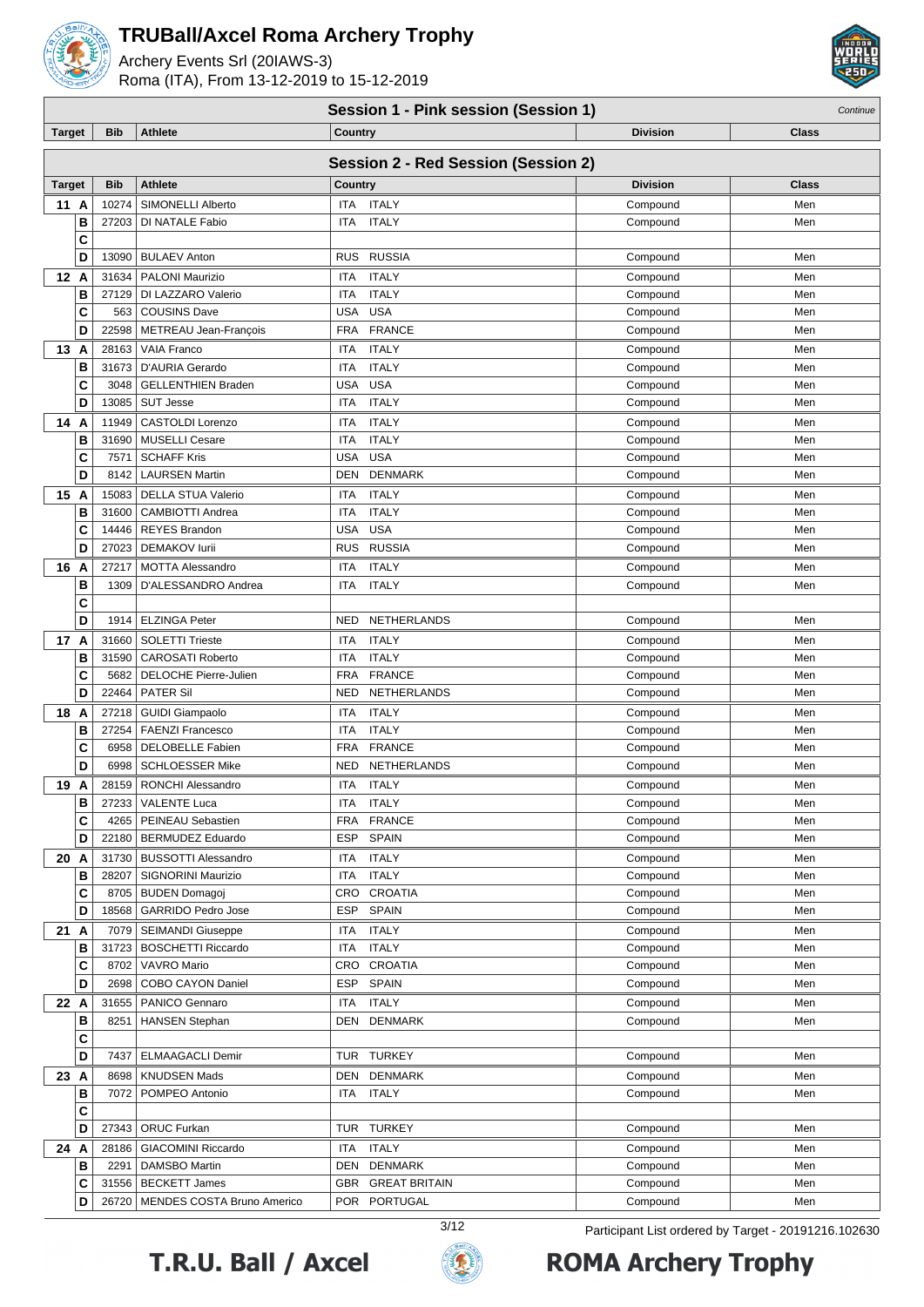

Archery Events Srl (20IAWS-3) Roma (ITA), From 13-12-2019 to 15-12-2019



|               | <b>Session 2 - Red Session (Session 2)</b><br>Continue |                                |            |                      |                 |              |
|---------------|--------------------------------------------------------|--------------------------------|------------|----------------------|-----------------|--------------|
| <b>Target</b> | <b>Bib</b>                                             | <b>Athlete</b>                 | Country    |                      | <b>Division</b> | <b>Class</b> |
| 25 A          | 12908                                                  | <b>CANCELLI Giampaolo</b>      | <b>ITA</b> | <b>ITALY</b>         | Compound        | Men          |
| B             | 14831                                                  | <b>LORETAN Maël Fabien</b>     | SUI        | SWITZERLAND          | Compound        | Men          |
| C             | 11908                                                  | <b>MODIC Stas</b>              | <b>SLO</b> | <b>SLOVENIA</b>      | Compound        | Men          |
| D             | 6630                                                   | YAREMENKO Oleksandr            | UKR        | <b>UKRAINE</b>       | Compound        | Men          |
| 26<br>A       | 27682                                                  | PONCHIARDI Andrea              | <b>ITA</b> | <b>ITALY</b>         | Compound        | Men          |
| B             |                                                        |                                |            |                      |                 |              |
| C             | 12028                                                  | ROGERS MACRUAIDHRI Eamon       | <b>IRL</b> | <b>IRELAND</b>       | Compound        | Men          |
| D             | 2634                                                   | <b>FAUGSTAD Anders</b>         | <b>NOR</b> | <b>NORWAY</b>        | Compound        | Men          |
| 27 A          | 31534                                                  | MUZZIOLI Andrea                | <b>ITA</b> | <b>ITALY</b>         | Compound        | Men          |
| B             | 19349                                                  | <b>BASHKIREV Alexey</b>        | <b>RUS</b> | <b>RUSSIA</b>        | Compound        | Men          |
| C             | 19779                                                  | <b>BOSANSKY Jozef</b>          | <b>SVK</b> | <b>SLOVAKIA</b>      | Compound        | Men          |
| D             |                                                        |                                |            |                      |                 |              |
| 28 A          | 12396                                                  | CAPPELLOTTO Enrico             | <b>ITA</b> | <b>ITALY</b>         | Compound        | Men          |
| B             |                                                        | 31612   MALTSEV Artyom         | <b>RUS</b> | <b>RUSSIA</b>        | Compound        | Men          |
| C             |                                                        | 18139   KRYLOV Pavel           | <b>RUS</b> | <b>RUSSIA</b>        | Compound        | Men          |
| D             |                                                        |                                |            |                      |                 |              |
| 29 A          | 31615                                                  | CANTELMO Nicolo                | ITA        | <b>ITALY</b>         | Compound        | Junior Men   |
| B             |                                                        | 27243   RANDAZZO Fabio         | <b>ITA</b> | <b>ITALY</b>         | Compound        | Junior Men   |
| C             | 20001                                                  | <b>ABBATI Giovanni</b>         | <b>ITA</b> | <b>ITALY</b>         | Compound        | Junior Men   |
| D             | 31079                                                  | KUKUSHKIN Ivan                 | <b>RUS</b> | <b>RUSSIA</b>        | Compound        | Junior Men   |
| 30 A          | 31656                                                  | PICARDO Tommaso                | <b>ITA</b> | <b>ITALY</b>         | Compound        | Junior Men   |
| B             | 23055                                                  | <b>DUPOR Matko</b>             | CRO        | <b>CROATIA</b>       | Compound        | Junior Men   |
| C             |                                                        |                                |            |                      |                 |              |
| D             | 31610                                                  | <b>ZHULIN Ivan</b>             | <b>RUS</b> | <b>RUSSIA</b>        | Compound        | Junior Men   |
| 31<br>A       | 3546                                                   | <b>BOGGIATTO Alex</b>          | <b>ITA</b> | <b>ITALY</b>         | Compound        | Junior Men   |
| B             | 20037                                                  | ZANTIOTIS - CHATZOUDAS Ioannis | GRE        | <b>GREECE</b>        | Compound        | Junior Men   |
| C             | 31571                                                  | <b>CASTAGNA Samuele</b>        | <b>ITA</b> | <b>ITALY</b>         | Compound        | Junior Men   |
| D             |                                                        |                                |            |                      |                 |              |
| 32 A          |                                                        | 31669   FORIA Massimo          | <b>ITA</b> | <b>ITALY</b>         | Compound        | Junior Men   |
| B             | 23132                                                  | <b>JEVSNIK Tim</b>             | <b>SLO</b> | <b>SLOVENIA</b>      | Compound        | Junior Men   |
| C             | 31663                                                  | <b>VOLI Francesco Matteo</b>   | <b>ITA</b> | <b>ITALY</b>         | Compound        | Junior Men   |
| D             |                                                        |                                |            |                      |                 |              |
| 33 A          | 5797                                                   | ANASTASIO Anastasia            | <b>ITA</b> | <b>ITALY</b>         | Compound        | Women        |
| B             | 16050                                                  | GOGEL Jane Karla               | <b>BRA</b> | <b>BRAZIL</b>        | Compound        | Women        |
| C             | 3392                                                   | DAMSBO Erika                   | DEN        | <b>DENMARK</b>       | Compound        | Women        |
| D             |                                                        |                                |            |                      |                 |              |
| 34 A          | 27251                                                  | PIZZUTI Francesca              | ITA        | <b>ITALY</b>         | Compound        | Women        |
| B             | 6646                                                   | <b>PRIEELS Sarah</b>           | <b>BEL</b> | <b>BELGIUM</b>       | Compound        | Women        |
| C             |                                                        | 7376   DIAKOVA Viktoriia       |            | LUX LUXEMBOURG       | Compound        | Women        |
| D             |                                                        |                                |            |                      |                 |              |
| 35 A          | 11092                                                  | <b>TONIOLI Marcella</b>        | ITA        | <b>ITALY</b>         | Compound        | Women        |
| B             |                                                        | 16980 HOIM Emily               | EST        | <b>ESTONIA</b>       | Compound        | Women        |
| C             |                                                        | 3194   SARGEANT Bayley         | GBR        | <b>GREAT BRITAIN</b> | Compound        | Women        |
| D             | 8879                                                   | <b>DE GIULI Clementine</b>     | SUI        | SWITZERLAND          | Compound        | Women        |
| 36 A          | 20330                                                  | VIRGILIO Maria Andrea          | ITA        | <b>ITALY</b>         | Compound        | Women        |
| В             | 17411                                                  | MLINARIC Amanda                |            | CRO CROATIA          | Compound        | Women        |
| C             |                                                        |                                |            |                      |                 |              |
| D             |                                                        | 19479   MCGLADDERY Erin        |            | CAN CANADA           | Compound        | Women        |
| 37 A          |                                                        |                                |            |                      |                 |              |
| в             |                                                        | 10793 HERVE Sandra             | FRA        | <b>FRANCE</b>        | Compound        | Women        |
| С             | 7704                                                   | SHKLIAR Kseniia                | UKR        | <b>UKRAINE</b>       | Compound        | Women        |
| D             | 11518                                                  | JENSEN Tanja                   | DEN        | <b>DENMARK</b>       | Compound        | Women        |
| 38 A          | 31559                                                  | <b>CROCIONI Tiziana</b>        | ITA        | <b>ITALY</b>         | Compound        | Women        |
| B             |                                                        |                                |            |                      |                 |              |
| C             | 13577                                                  | SAVENKOVA Alexandra            | <b>RUS</b> | <b>RUSSIA</b>        | Compound        | Women        |
| D             |                                                        | 27146   CHIARA Romboli         | ITA        | <b>ITALY</b>         | Compound        | Women        |



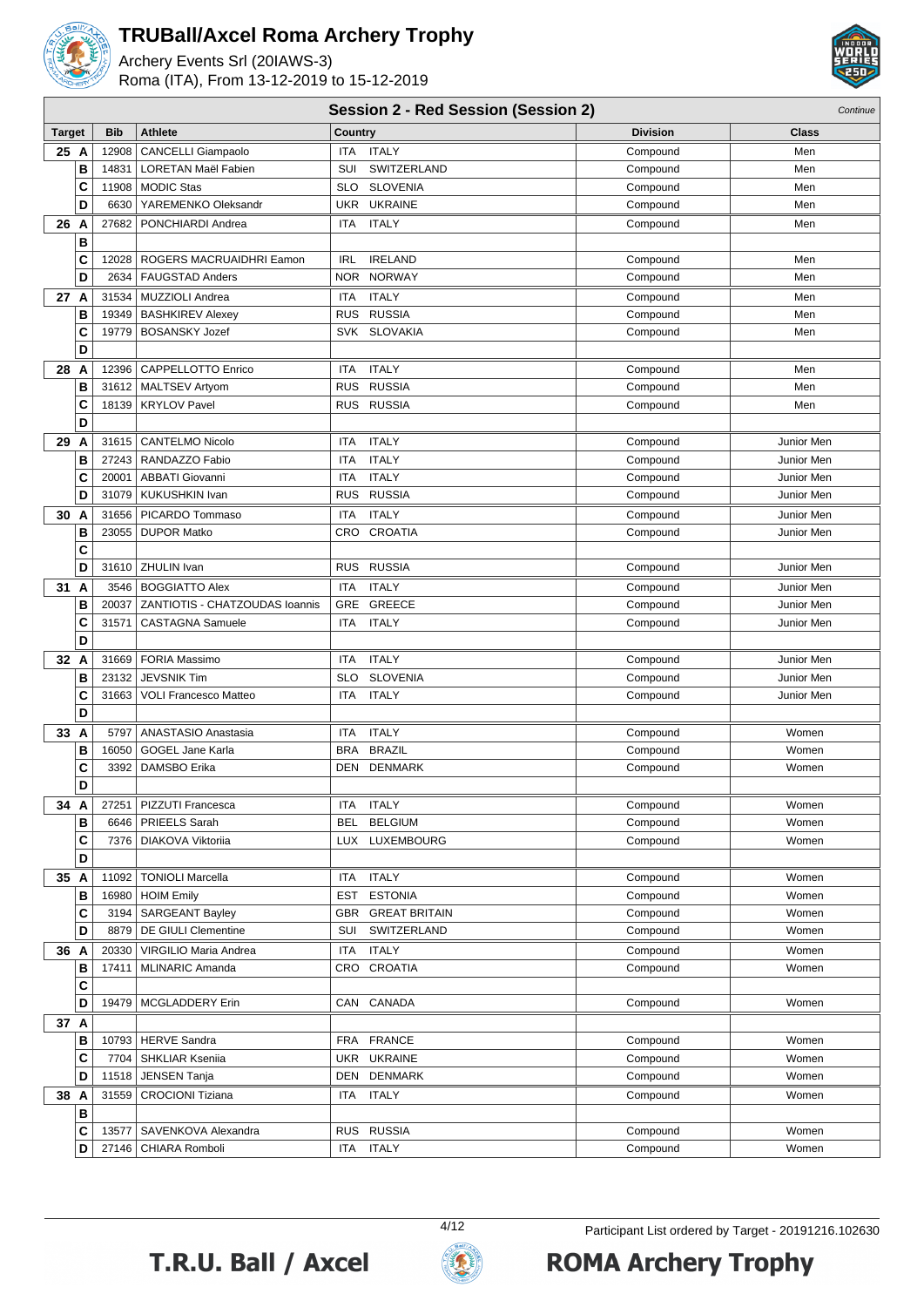

Archery Events Srl (20IAWS-3) Roma (ITA), From 13-12-2019 to 15-12-2019



#### **Session 2 - Red Session (Session 2)** Continue

| <b>Target</b> |   | <b>Bib</b> | <b>Athlete</b>              | Country                            | <b>Division</b> | Class        |
|---------------|---|------------|-----------------------------|------------------------------------|-----------------|--------------|
| 39 A          |   | 12972      | ELZINGA Vanessa             | NETHERLANDS<br>NED                 | Compound        | Women        |
|               | B | 4023       | DE LAAT Sanne               | <b>NED</b><br><b>NETHERLANDS</b>   | Compound        | Women        |
|               | C | 13116      | <b>GOMEZ Maria</b>          | <b>ESP</b><br><b>SPAIN</b>         | Compound        | Women        |
|               | D | 17853      | <b>NILSSON Jessica</b>      | <b>GREAT BRITAIN</b><br>GBR        | Compound        | Women        |
| 40            | A | 11948      | <b>MENEGOLI Elena</b>       | <b>ITALY</b><br>ITA                | Compound        | Women        |
|               | B | 6999       | <b>VERMEULEN Jody</b>       | NETHERLANDS<br><b>NED</b>          | Compound        | Women        |
|               | C | 18892      | <b>BERMUDEZ Rebeca</b>      | <b>SPAIN</b><br><b>ESP</b>         | Compound        | Women        |
|               | D | 20950      | <b>RUIZ Alexis</b>          | <b>USA</b><br><b>USA</b>           | Compound        | Women        |
| 41            | А | 27219      | <b>KSIAZEK Teresa Irena</b> | <b>ITALY</b><br>ITA                | Compound        | Women        |
|               | B | 12570      | ROGERS MHICRUAIDHRI Deirdre | <b>IRL</b><br><b>IRELAND</b>       | Compound        | Women        |
|               | C | 13856      | <b>MARCOS Andrea</b>        | <b>ESP</b><br><b>SPAIN</b>         | Compound        | Women        |
|               | D | 26762      | YAREMENKO Nadiia            | <b>UKR</b><br><b>UKRAINE</b>       | Compound        | Women        |
| 42            | A | 433        | <b>FRANCHINI Irene</b>      | <b>ITALY</b><br>ITA                | Compound        | Women        |
|               | B | 31553      | <b>BATHE Christina</b>      | <b>IRELAND</b><br><b>IRL</b>       | Compound        | Women        |
|               | C | 6876       | <b>BALZHANOVA Viktoria</b>  | <b>RUS</b><br><b>RUSSIA</b>        | Compound        | Women        |
|               | D | 7178       | <b>PEARCE Paige</b>         | <b>USA</b><br><b>USA</b>           | Compound        | Women        |
| 43            | A | 27244      | <b>GRILLI Eleonora</b>      | <b>ITALY</b><br>ITA                | Compound        | Junior Women |
|               | B | 13752      | <b>JAATMA Lisell</b>        | <b>ESTONIA</b><br><b>EST</b>       | Compound        | Junior Women |
|               | C | 31675      | <b>MOCCIA Andrea Nicole</b> | <b>ITALY</b><br>ITA                | Compound        | Junior Women |
|               | D | 31247      | <b>DEJAK Adriana</b>        | <b>SLOVENIA</b><br><b>SLO</b>      | Compound        | Junior Women |
| 44            | A |            |                             |                                    |                 |              |
|               | B | 17640      | <b>PAAS Meeri-Marita</b>    | <b>ESTONIA</b><br>EST              | Compound        | Junior Women |
|               | C | 31583      | <b>VACCHETTI Marta</b>      | <b>ITALY</b><br>ITA                | Compound        | Junior Women |
|               | D |            | 20319   PAJK Aneja          | <b>SLO</b><br><b>SLOVENIA</b>      | Compound        | Junior Women |
| 45            | A | 28258      | <b>MARTINO Mariapia</b>     | <b>ITALY</b><br><b>ITA</b>         | <b>Barebow</b>  | Women        |
|               | B | 31729      | <b>KUNSTEIN Martina</b>     | <b>GERMANY</b><br>GER              | Barebow         | Women        |
|               | C |            |                             |                                    |                 |              |
|               | D |            |                             |                                    |                 |              |
| 46            | A | 31567      | <b>SCARFOGLIO Delia</b>     | <b>ITALY</b><br>ITA                | Barebow         | Women        |
|               | в | 31681      | <b>SULAIMAN Norliana</b>    | <b>MALAYSIA</b><br>MAS             | Barebow         | Women        |
|               | C | 31602      | <b>GANDOLFI Jenni</b>       | <b>ITALY</b><br>ITA                | Barebow         | Women        |
|               | D | 30948      | <b>PAYER Andrea</b>         | <b>AUSTRIA</b><br>AUT              | Barebow         | Women        |
| 47            | A | 1246       | PERNAZZA Cristina           | <b>ITALY</b><br>ITA                | Barebow         | Women        |
|               | в | 31091      | SEEZ Carol-Anne             | <b>GREAT BRITAIN</b><br><b>GBR</b> | Barebow         | Women        |
|               | C |            | 31609   SHEKHTMAN Yuliya    | <b>RUSSIA</b><br><b>RUS</b>        | <b>Barebow</b>  | Women        |
|               | D | 17625      | O'CONNOR Orla               | <b>IRELAND</b><br><b>IRL</b>       | <b>Barebow</b>  | Women        |
| 48            | A | 31548      | MIGLIANI Tiziana            | <b>ITALY</b><br>ITA                | <b>Barebow</b>  | Women        |
|               | в |            | 31713   MENESES CAMIN María | ESP SPAIN                          | Barebow         | Women        |
|               | C |            |                             |                                    |                 |              |
|               | D | 31661      | BOCCARA Valeria             | <b>ITALY</b><br>ITA                | <b>Barebow</b>  | Women        |
| 49 A          |   |            | 31569   PERICA Gilberto     | <b>ITALY</b><br>ITA                | Barebow         | Men          |
|               | в | 31647      | KUNSTEIN Detlef             | GER GERMANY                        | Barebow         | Men          |
|               | С | 31691      | MOLINELLI Lorenzo           | ITA ITALY                          | Barebow         | Men          |
|               | D | 31721      | KORMPETIS Aris              | GRE GREECE                         | Barebow         | Men          |
| 50 A          |   |            | 31646   CAVALLETTI Carlo    | ITA ITALY                          | Barebow         | Men          |
|               | в |            | 31595   SEEZ David          | GBR GREAT BRITAIN                  | Barebow         | Men          |
|               | С |            | 13886   GIANNINI Alessandro | ITALY<br>ITA                       | Barebow         | Men          |
|               | D |            | 23772   BANKOV Tenyo        | <b>BUL BULGARIA</b>                | <b>Barebow</b>  | Men          |
| 51 A          |   |            | 31613   MERLI Gianluca      | ITA ITALY                          | Barebow         | Men          |
|               | в |            | 18352   LUNDMARK Fredrik    | SWE SWEDEN                         | <b>Barebow</b>  | Men          |
|               | С |            | 31614   FROHLICH Iztok      | SLO SLOVENIA                       | Barebow         | Men          |
|               | D |            | 31558   LUNDSGAARD Peter    | DEN DENMARK                        | Barebow         | Men          |
| 52 A          |   |            | 31654   DE MARNI Emanuele   | ITA<br>ITALY                       | Barebow         | Men          |
|               | в |            | 31546   OLIVIERI Massimo    | <b>ITALY</b><br>ITA                | Barebow         | Men          |
|               | С |            | 31550   YOST Eric           | USA USA                            | Barebow         | Men          |
|               | D |            |                             |                                    |                 |              |



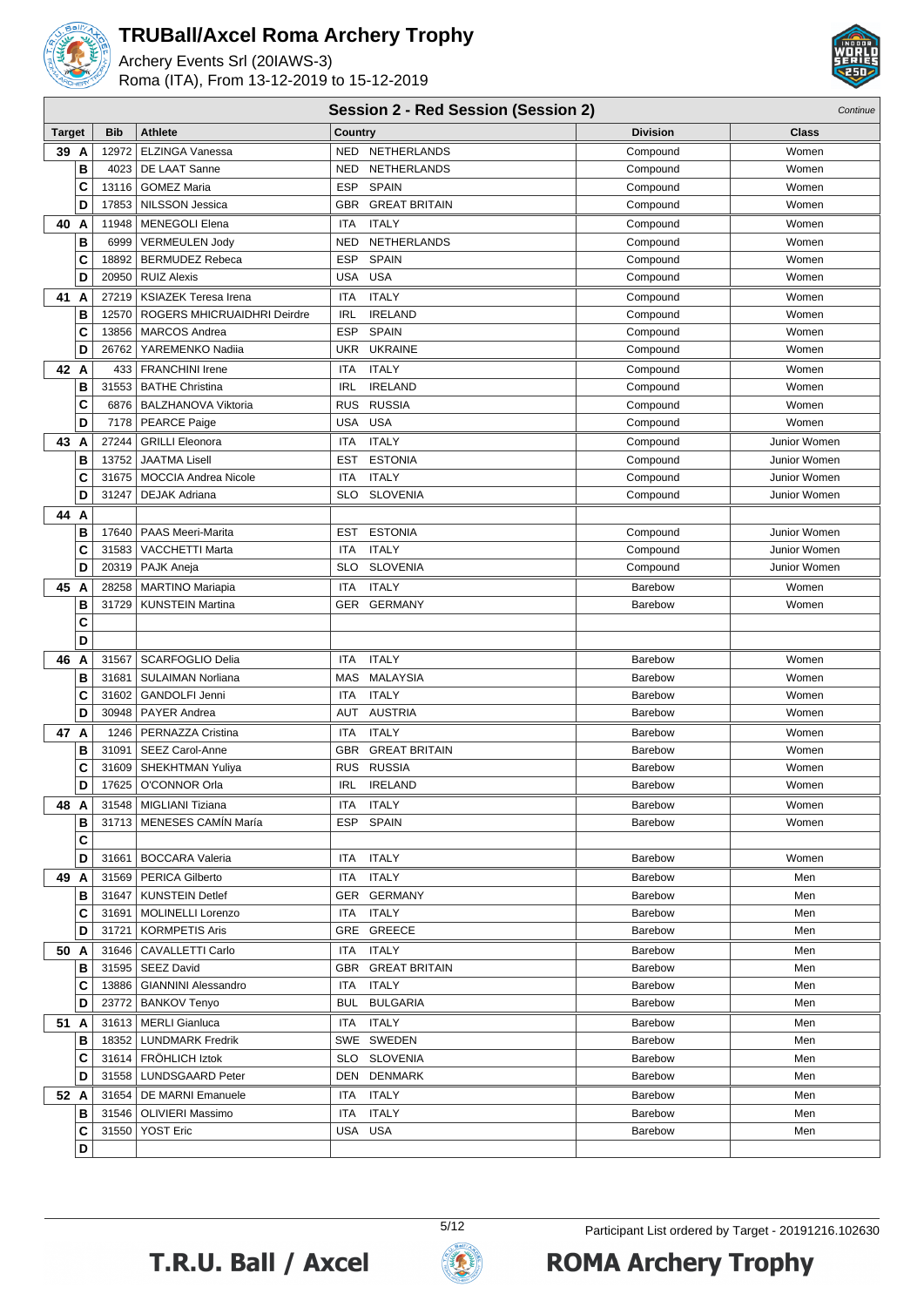

**C**

**B**

**B**

**D**

**D**

## **TRUBall/Axcel Roma Archery Trophy**

Archery Events Srl (20IAWS-3)



|        |   |            |                                       | <b>Session 2 - Red Session (Session 2)</b> |                 | Continue     |
|--------|---|------------|---------------------------------------|--------------------------------------------|-----------------|--------------|
| Target |   | <b>Bib</b> | <b>Athlete</b>                        | Country                                    | <b>Division</b> | <b>Class</b> |
| 53 A   |   | 28248      | <b>PASTORELLI Michele</b>             | <b>ITALY</b><br>ITA                        | Barebow         | Men          |
|        | B |            | 31679   PÉREZ OLIVA Teofilo           | <b>SPAIN</b><br><b>ESP</b>                 | <b>Barebow</b>  | Men          |
|        | C |            | 31625   DE VIVO Giuseppe              | <b>ITALY</b><br>ITA                        | Barebow         | Men          |
|        | D |            |                                       |                                            |                 |              |
| 54 A   |   |            | 15770   DEMMER III John               | <b>USA</b><br>USA                          | Barebow         | Men          |
|        | в | 31677      | GODON Christophe                      | <b>FRANCE</b><br><b>FRA</b>                | Barebow         | Men          |
|        | C |            | 832994   PLATRET Laurent              | FRA FRANCE                                 | Barebow         | Men          |
|        | D | 31637      | VASTA Massimiliano                    | <b>ITALY</b><br><b>ITA</b>                 | Barebow         | Men          |
| 55 A   |   | 31657      | <b>BOCCARA Massimo</b>                | <b>ITALY</b><br><b>ITA</b>                 | Barebow         | Men          |
|        | в | 31638      | JUAN PEDRO Álvarez Andres             | ESP<br><b>SPAIN</b>                        | Barebow         | Men          |
|        | C | 31557      | PEDRETTI Daniele                      | <b>ITALY</b><br><b>ITA</b>                 | Barebow         | Men          |
|        | D | 31582      | PARTLOWE Grayson                      | USA USA                                    | Barebow         | Men          |
| 56 A   |   |            |                                       |                                            |                 |              |
|        | в |            | 18444   VERA BRINGAS Cesar            | <b>SPAIN</b><br>ESP                        | <b>Barebow</b>  | Men          |
|        | C | 31664      | <b>GAROFOLI Emanuele</b>              | <b>ITALY</b><br><b>ITA</b>                 | Barebow         | Men          |
|        | D |            | 30620   LOBB Hugo                     | <b>AUSTRALIA</b><br><b>AUS</b>             | Barebow         | Men          |
| 57 A   |   |            | 23978   NATI Marco                    | <b>ITALY</b><br><b>ITA</b>                 | Barebow         | Men          |
|        | В |            | 31549   PENG Dechuan                  | MAC<br>MACAU, CHINA                        | Barebow         | Men          |
|        | C | 31678      | <b>COLANTONIO Giancarlo</b>           | <b>ITALY</b><br><b>ITA</b>                 | Barebow         | Men          |
|        | D | 488        | FISHER Michael                        | AUS AUSTRALIA                              | Barebow         | Men          |
| 58 A   |   | 31717      | <b>AMABILE Fabio</b>                  | <b>ITALY</b><br>ITA                        | Barebow         | Men          |
|        | В |            |                                       |                                            |                 |              |
|        | C |            | 31620   RUDONI Alessio                | <b>ITALY</b><br><b>ITA</b>                 | Barebow         | Men          |
|        | D | 31601      | PAPALEXANDRAKIS Emmanouil-Charalampos | <b>GRE</b><br><b>GREECE</b>                | Barebow         | Men          |
| 59 A   |   | 31539      | GALIAZZO Roberto                      | <b>ITALY</b><br><b>ITA</b>                 | Recurve         | Men          |
|        | B | 27161      | <b>GARGARI Federico</b>               | <b>ITALY</b><br>ITA                        | Recurve         | Men          |
|        | С |            |                                       |                                            |                 |              |
|        | D |            |                                       |                                            |                 |              |
| 60 A   |   |            | 24219   CIPRO Pasquale Roberto        | <b>ITALY</b><br>ITA                        | Recurve         | Men          |
|        | в |            | 31547   ZACCAGNINI Tonino             | <b>ITALY</b><br><b>ITA</b>                 | Recurve         | Men          |
|        | C | 13105      | <b>WIESER Felix</b>                   | <b>GER</b><br><b>GERMANY</b>               | Recurve         | Men          |
|        | D | 3163       | <b>TSYBIKZHAPOV Aldar</b>             | RUS RUSSIA                                 | Recurve         | Men          |
| 61 A   |   | 20328      | <b>TRAVISANI Stefano</b>              | <b>ITALY</b><br><b>ITA</b>                 | Recurve         | Men          |
|        | B | 18874      | <b>MOLFESE Fabio</b>                  | <b>ITA</b><br><b>ITALY</b>                 | Recurve         | Men          |
|        | C |            |                                       |                                            |                 |              |

**D** 17858 HALL Conor GBR GREAT BRITAIN Recurve Men **62 A** 31695 FORIA Marcello **ITA ITALY ITA ITALY** Recurve Recurve Men **B** 8044 MORELLO Marco **ITA ITALY Recurve** Recurve Men **C** 17485 MAIER Johannes GER GERMANY Recurve Recurve Men **D** 20467 HOLDEN Ryan GBR GREAT BRITAIN Recurve Recurve Men **63 A** 31628 MARESCA Alessandro ITA ITALY Recurve Recurve Men

**C** 7200 MAYR Camilo GER GERMANY Recurve Men **D** 31708 CHNURIK Alojz SVK SLOVAKIA Recurve Recurve Men **64 A** | 31639 | SINGH Daya | ITA ITALY Recurve | Men

**C** | 12500 | HORVAT Ivan | CRO CROATIA Recurve Men **D** | 23097 | HANULIAK Jan Nemetra SVK SLOVAKIA Nemetra Mental Recurve Nemetra Men **65 A** 27180 MANZONI Maurizio ITA ITALY Recurve Men **B** 12469 STRAJHAR Gasper SLO SLOVENIA Recurve Recurve Men **C** | 27785 REZEK Maks | CRO CROATIA Recurve Men

**66 A** 12191 CARUSO Paolo **ITA ITALY** THE TALY Recurve Recurve Men **B** 13783 BIZJAK Rok SLO SLOVENIA Recurve Men **C** 22605 FRACHEBOUD Thierry SUI SWITZERLAND Recurve Recurve Men



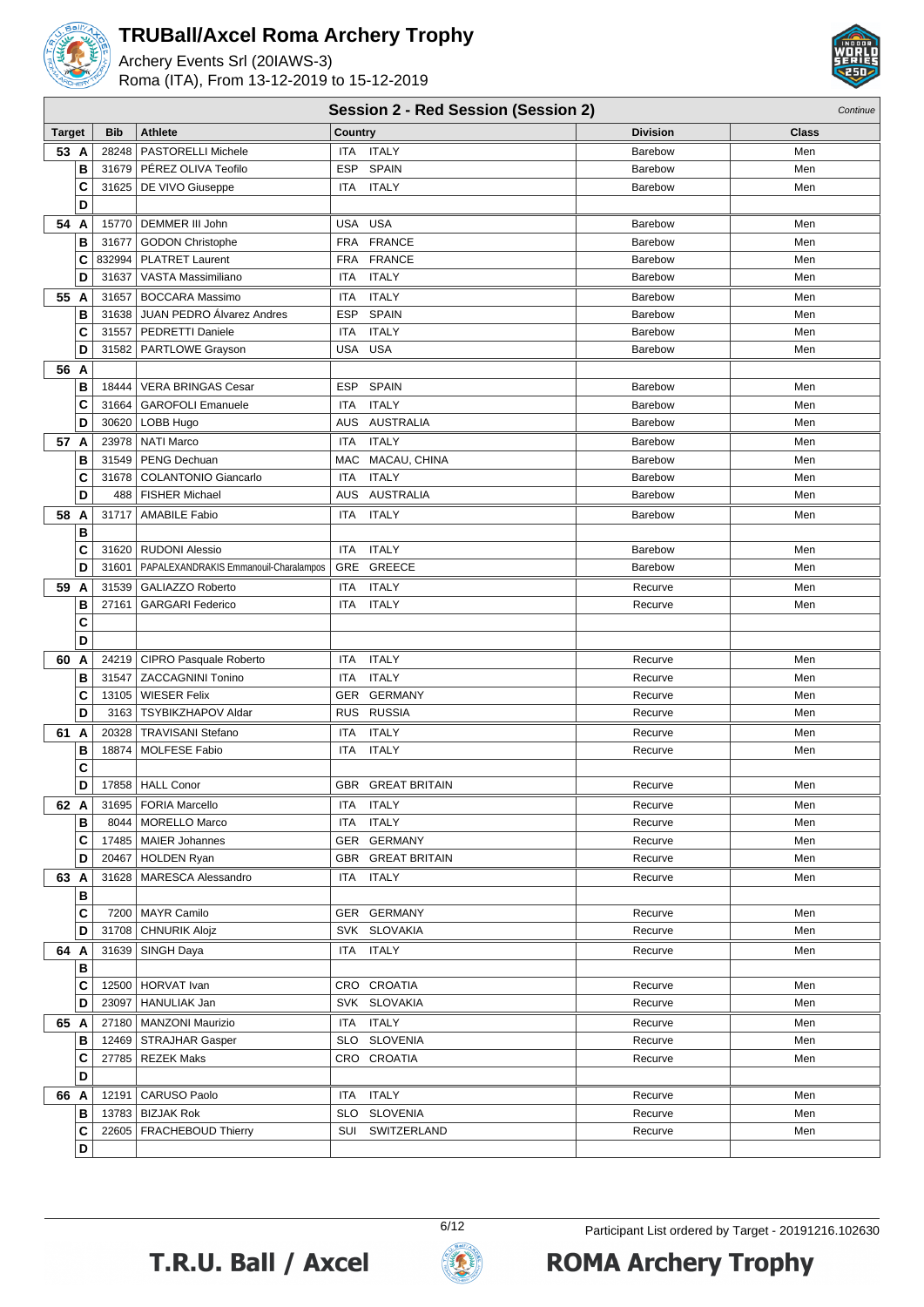

Archery Events Srl (20IAWS-3) Roma (ITA), From 13-12-2019 to 15-12-2019



|               | <b>Session 2 - Red Session (Session 2)</b><br>Continue |                             |                                    |                 |            |  |  |
|---------------|--------------------------------------------------------|-----------------------------|------------------------------------|-----------------|------------|--|--|
| <b>Target</b> | <b>Bib</b>                                             | <b>Athlete</b>              | <b>Country</b>                     | <b>Division</b> | Class      |  |  |
| 67 A          | 31633                                                  | <b>NAPOLEONE Maurizio</b>   | ITA ITALY                          | Recurve         | Men        |  |  |
| B             |                                                        |                             |                                    |                 |            |  |  |
| C             |                                                        | 27181   DONG Shuo           | CAN CANADA                         | Recurve         | Men        |  |  |
| D             |                                                        |                             |                                    |                 |            |  |  |
| 68 A          |                                                        | 5796   NESPOLI Mauro        | <b>ITALY</b><br>ITA                | Recurve         | Men        |  |  |
| В             | 14621                                                  | SAJEEV De Silva             | SRI<br><b>SRI LANKA</b>            | Recurve         | Men        |  |  |
| C             | 22190                                                  | <b>DALTON Derek</b>         | <b>IRELAND</b><br><b>IRL</b>       | Recurve         | Men        |  |  |
| D             |                                                        |                             |                                    |                 |            |  |  |
| 69 A          |                                                        | 27189   MANNU Roberto       | <b>ITALY</b><br>ITA                | Recurve         | Men        |  |  |
| В             | 31611                                                  | KOTOV Andrey                | RUS RUSSIA                         | Recurve         | Men        |  |  |
| C             |                                                        |                             |                                    |                 |            |  |  |
| D             |                                                        |                             |                                    |                 |            |  |  |
| 70 A          |                                                        | 31632   BECATTINI Niccolò   | <b>ITALY</b><br>ITA                | Recurve         | Men        |  |  |
| B             |                                                        | 604   SERDYUK Oleksandr     | UKR UKRAINE                        | Recurve         | Men        |  |  |
| C             |                                                        | 613   RUBAN Viktor          | UKR UKRAINE                        | Recurve         | Men        |  |  |
| D             |                                                        |                             |                                    |                 |            |  |  |
| 71 A          |                                                        | 31054   RALLI Paolo         | <b>ITALY</b><br>ITA                | Recurve         | Men        |  |  |
| В             |                                                        | 31732 DI GIUSEPPE Francesco | <b>ITALY</b><br><b>ITA</b>         | Recurve         | Men        |  |  |
| C             |                                                        |                             |                                    |                 |            |  |  |
| D             |                                                        | 22195   KELLY John          | <b>GREAT BRITAIN</b><br><b>GBR</b> | Recurve         | Men        |  |  |
| 72 A          |                                                        | 379   FRANGILLI Michele     | <b>ITALY</b><br><b>ITA</b>         | Recurve         | Men        |  |  |
| В             |                                                        | 31563   MINATI Augusto      | <b>ITALY</b><br>ITA                | Recurve         | Men        |  |  |
| C             |                                                        |                             |                                    |                 |            |  |  |
| D             |                                                        | 28230   HINCKLEY Phil       | <b>GREAT BRITAIN</b><br><b>GBR</b> | Recurve         | Men        |  |  |
| 73<br>A       |                                                        | 31570   RASILE Angelo       | <b>ITALY</b><br><b>ITA</b>         | Recurve         | Men        |  |  |
| В             | 31701                                                  | <b>BOCCIALONI Marco</b>     | <b>ITALY</b><br><b>ITA</b>         | Recurve         | Men        |  |  |
| C             |                                                        |                             |                                    |                 |            |  |  |
| D             |                                                        | 7003   WOOD Antony          | <b>GREAT BRITAIN</b><br><b>GBR</b> | Recurve         | Men        |  |  |
| 74 A          | 27238                                                  | MAGGIONI Riccardo           | <b>ITALY</b><br><b>ITA</b>         | Recurve         | Junior Men |  |  |
| В             |                                                        | 22798   HANULIAK Jan Jakub  | <b>SLOVAKIA</b><br><b>SVK</b>      | Recurve         | Junior Men |  |  |
| C             | 31627                                                  | MARESCA Carlo               | <b>ITALY</b><br><b>ITA</b>         | Recurve         | Junior Men |  |  |
| D             |                                                        | 27178   MATTIA Sordini      | <b>ITALY</b><br>ITA                | Recurve         | Junior Men |  |  |
| 75<br>A       |                                                        | 31726   LO PORTO Luca       | <b>ITALY</b><br>ITA                | Recurve         | Junior Men |  |  |
| В             |                                                        | 23310   PREMARATNE Kavin    | <b>SRI LANKA</b><br>SRI            | Recurve         | Junior Men |  |  |
| C             | 31535                                                  | <b>CALDARELLI Lorenzo</b>   | <b>ITALY</b><br>ITA                | Recurve         | Junior Men |  |  |
| D             |                                                        |                             |                                    |                 |            |  |  |
| 76 A          |                                                        |                             |                                    |                 |            |  |  |
| в             |                                                        | 31463   SELLIN Ewan         | <b>FRANCE</b><br>FRA               | Recurve         | Junior Men |  |  |
| C             |                                                        | 27234   ARNO Andrea         | <b>ITALY</b><br>ITA                | Recurve         | Junior Men |  |  |
| D             |                                                        |                             |                                    |                 |            |  |  |
| 77 A          |                                                        | 27225   PAOLI Alessandro    | <b>ITALY</b><br>ITA                | Recurve         | Junior Men |  |  |
| в             | 15290                                                  | <b>REMAR Alen</b>           | <b>CROATIA</b><br>CRO              | Recurve         | Junior Men |  |  |
| C             |                                                        | 31555   RAMPON Emiliano     | <b>ITALY</b><br>ITA                | Recurve         | Junior Men |  |  |
| D             |                                                        |                             |                                    |                 |            |  |  |
| 78 A          |                                                        | 27084   KOCH Leonardo       | <b>ITALY</b><br>ITA                | Recurve         | Junior Men |  |  |
| В             |                                                        | 15129   RAVNIKAR Ziga       | <b>SLOVENIA</b><br><b>SLO</b>      | Recurve         | Junior Men |  |  |
| C             |                                                        | 30434   SULIK Leo           | CRO CROATIA                        | Recurve         | Junior Men |  |  |
| D             |                                                        |                             |                                    |                 |            |  |  |
| 79 A          |                                                        | 30599   MANGERINI Alessio   | <b>ITALY</b><br>ITA                | Recurve         | Junior Men |  |  |
| В             | 31719                                                  | GIORDANO Lorenzo            | <b>ITALY</b><br>ITA                | Recurve         | Junior Men |  |  |
| C             |                                                        | 27653   GRAZIOLI Samuele    | ITA ITALY                          | Recurve         | Junior Men |  |  |
| D             | 31591                                                  | GRADIŠ?AK Adam              | CRO CROATIA                        | Recurve         | Junior Men |  |  |
| 80 A          |                                                        | 27154   MONTANINO Luigi     | ITALY<br>ITA                       | Recurve         | Junior Men |  |  |
| В             |                                                        | 31703   VAGLIETTI Alberto   | <b>ITALY</b><br>ITA.               | Recurve         | Junior Men |  |  |
| C             |                                                        | 31704   FALCIANI Gioele     | <b>ITALY</b><br>ITA                | Recurve         | Junior Men |  |  |
| D             |                                                        | 27596   CERNI Lovro         | CRO CROATIA                        | Recurve         | Junior Men |  |  |



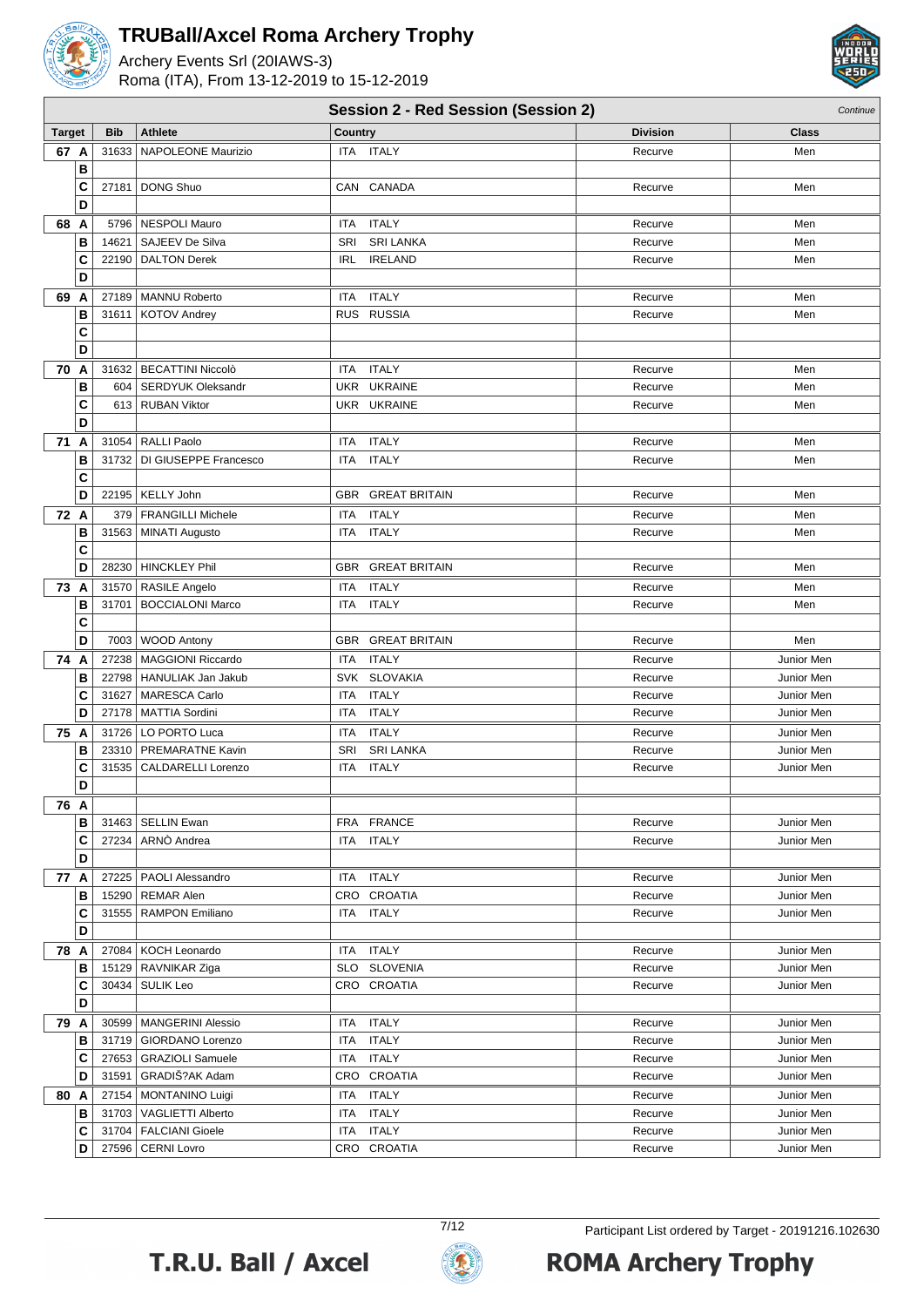

Archery Events Srl (20IAWS-3) Roma (ITA), From 13-12-2019 to 15-12-2019



#### **Session 2 - Red Session (Session 2)** Continue

| 81 A<br>B<br>CRO CROATIA<br><b>CAFUK Lara</b><br>31607<br>Recurve<br>Junior Women<br>C<br><b>FRANCE</b><br><b>CHABROL Gabrielle</b><br><b>FRA</b><br>31487<br>Recurve<br>Junior Women<br>D<br>SLO SLOVENIA<br>27464<br>SLANA Teja<br>Recurve<br>Junior Women<br><b>ITALY</b><br>82 A<br>31618   ROSATI Ludovica<br><b>ITA</b><br>Recurve<br>Junior Women<br>B<br>CRO CROATIA<br>20423<br><b>KOVACIC Tihana</b><br>Junior Women<br>Recurve<br>C<br>CRO CROATIA<br>31662   KOROTAJ Katja<br>Recurve<br>Junior Women<br>D<br>83 A<br><b>ITALY</b><br>Junior Women<br>27202   MACOCCO Alessia<br>ITA<br>Recurve<br>B<br>SUI<br>SWITZERLAND<br>7198   DE GIULI Valentine<br>Recurve<br>Women<br>C<br>8906   BAYARDO Gabriela<br>NED NETHERLANDS<br>Recurve<br>Women<br>D<br>84 A<br>27760   ROSSI Giulia<br><b>ITALY</b><br><b>ITA</b><br>Recurve<br>Junior Women<br>B<br>31643   ME?IMUREC Mia<br>CRO CROATIA<br>Recurve<br>Junior Women<br><b>ITALY</b><br>C<br>ITA<br>23626   BOCCARDI Michela<br>Recurve<br>Junior Women<br>D<br><b>ITALY</b><br>27208   ANDREETTA Giulia Claudia<br>ITA<br>Junior Women<br>Recurve<br>85 A<br>B<br>23770   LARKINS Yulia<br>GBR GREAT BRITAIN<br>Recurve<br>Women<br>C<br><b>ITALY</b><br><b>CENEDESE Sabrina</b><br><b>ITA</b><br>Women<br>27098<br>Recurve<br>D<br><b>OLESEN Maria</b><br><b>DENMARK</b><br>16315<br>DEN<br>Women<br><b>Barebow</b><br>27204<br>COMPAGNUCCI Claudia<br><b>ITALY</b><br>86 A<br><b>ITA</b><br>Recurve<br>Women<br>B<br><b>UKRAINE</b><br>22407<br>DUBROVINA Kateryna<br>UKR<br>Recurve<br>Women<br>C<br>22368<br>KIRIENKO Veronika<br>RUS RUSSIA<br>Recurve<br>Women<br>D<br><b>ITALY</b><br>87 A<br>13491<br><b>GIACCHERI Tanya</b><br><b>ITA</b><br>Recurve<br>Women<br>ROU ROMANIA<br>B<br>30301<br>CATAVEI Andrada<br>Women<br>Recurve<br>C<br>RUS RUSSIA<br>17687<br>TIMOFEEVA Evgeniia<br>Recurve<br>Women<br>D<br>88 A<br>USA USA<br>13351<br><b>GAUVIN Crystal</b><br>Recurve<br>Women<br>B<br>C<br><b>ITALY</b><br>9148   BOARI Lucilla<br>ITA<br>Recurve<br>Women<br>D<br>89<br><b>ITALY</b><br>A<br>31716   POLONIATO Marina<br>ITA<br>Recurve<br>Women<br>B<br>18859   DAVIS Emma<br>GBR GREAT BRITAIN<br>Recurve<br>Women<br>C<br><b>ITALY</b><br>16298   REBAGLIATI Chiara<br>ITA<br>Recurve<br>Women<br>USA USA<br>D<br>20954<br>Recurve<br>Women<br><b>JUNG Amy</b><br>31587   LÓPEZ Begoña<br>ESP SPAIN<br>Long Bow<br>90 A<br>Women<br>в<br>31682   LOHMANN Kitt<br>DEN DENMARK<br>Long Bow<br>Women<br>C<br>ITA ITALY<br>31720   GAZZOLA Serena<br>Long Bow<br>Women<br>D<br>ESP SPAIN<br>91 A<br>8382   GARRIDO LAZARO Encarna<br>Long Bow<br>Women<br>в<br><b>DENMARK</b><br>18449   HANSEN Stine<br>DEN<br>Long Bow<br>Women<br>C<br>ITA ITALY<br>31586   TOSI Marisa<br>Long Bow<br>Women<br>D<br>92 A<br>31645   VENTURI Paolo<br><b>ITALY</b><br>ITA<br>Long Bow<br>Men<br>RUS RUSSIA<br>13873 TSYBIKZHAPOV Oleg<br>Men<br>в<br>Long Bow<br>C<br>ESP SPAIN<br>31712 JUAN MANUEL Nieto Lucena<br>Men<br>Long Bow<br>D<br>93 A<br>31542   RINALDI Alessandro<br><b>ITALY</b><br>Long Bow<br>ITA<br>Men<br>в<br>11929   PODDEVALIN Mikhail<br>RUS RUSSIA<br>Long Bow<br>Men<br>ESP SPAIN<br>31672 BUSQUETS CASTAÑER Vicente<br>C<br>Long Bow<br>Men<br>D<br>MAS MALAYSIA<br>31562   MUHAMMAD AKRAM Amir Syarif<br>Long Bow<br>Men<br>94 A<br>31621   FALCHI Yuri<br>ITA ITALY<br>Long Bow<br>Men<br>в<br>31668 GORNET Steve<br>FRA FRANCE<br>Long Bow<br>Men<br>ESP SPAIN<br>C<br>31731   MARCUS JOHANNES Dyck<br>Long Bow<br>Men<br>D<br>31592   ANDERSEN Kenneth<br>DEN DENMARK<br>Long Bow<br>Men | <b>Target</b> | <b>Bib</b> | <b>Athlete</b> | Country | <b>Division</b> | Class |
|---------------------------------------------------------------------------------------------------------------------------------------------------------------------------------------------------------------------------------------------------------------------------------------------------------------------------------------------------------------------------------------------------------------------------------------------------------------------------------------------------------------------------------------------------------------------------------------------------------------------------------------------------------------------------------------------------------------------------------------------------------------------------------------------------------------------------------------------------------------------------------------------------------------------------------------------------------------------------------------------------------------------------------------------------------------------------------------------------------------------------------------------------------------------------------------------------------------------------------------------------------------------------------------------------------------------------------------------------------------------------------------------------------------------------------------------------------------------------------------------------------------------------------------------------------------------------------------------------------------------------------------------------------------------------------------------------------------------------------------------------------------------------------------------------------------------------------------------------------------------------------------------------------------------------------------------------------------------------------------------------------------------------------------------------------------------------------------------------------------------------------------------------------------------------------------------------------------------------------------------------------------------------------------------------------------------------------------------------------------------------------------------------------------------------------------------------------------------------------------------------------------------------------------------------------------------------------------------------------------------------------------------------------------------------------------------------------------------------------------------------------------------------------------------------------------------------------------------------------------------------------------------------------------------------------------------------------------------------------------------------------------------------------------------------------------------------------------------------------------------------------------------------------------------------------------------------------------------------------------------------------------------------------------------------------------------------------------------------------------------------------------------------------------------------------------------------------------------------------------------------------------------------------------------------------------------------------------------|---------------|------------|----------------|---------|-----------------|-------|
|                                                                                                                                                                                                                                                                                                                                                                                                                                                                                                                                                                                                                                                                                                                                                                                                                                                                                                                                                                                                                                                                                                                                                                                                                                                                                                                                                                                                                                                                                                                                                                                                                                                                                                                                                                                                                                                                                                                                                                                                                                                                                                                                                                                                                                                                                                                                                                                                                                                                                                                                                                                                                                                                                                                                                                                                                                                                                                                                                                                                                                                                                                                                                                                                                                                                                                                                                                                                                                                                                                                                                                                             |               |            |                |         |                 |       |
|                                                                                                                                                                                                                                                                                                                                                                                                                                                                                                                                                                                                                                                                                                                                                                                                                                                                                                                                                                                                                                                                                                                                                                                                                                                                                                                                                                                                                                                                                                                                                                                                                                                                                                                                                                                                                                                                                                                                                                                                                                                                                                                                                                                                                                                                                                                                                                                                                                                                                                                                                                                                                                                                                                                                                                                                                                                                                                                                                                                                                                                                                                                                                                                                                                                                                                                                                                                                                                                                                                                                                                                             |               |            |                |         |                 |       |
|                                                                                                                                                                                                                                                                                                                                                                                                                                                                                                                                                                                                                                                                                                                                                                                                                                                                                                                                                                                                                                                                                                                                                                                                                                                                                                                                                                                                                                                                                                                                                                                                                                                                                                                                                                                                                                                                                                                                                                                                                                                                                                                                                                                                                                                                                                                                                                                                                                                                                                                                                                                                                                                                                                                                                                                                                                                                                                                                                                                                                                                                                                                                                                                                                                                                                                                                                                                                                                                                                                                                                                                             |               |            |                |         |                 |       |
|                                                                                                                                                                                                                                                                                                                                                                                                                                                                                                                                                                                                                                                                                                                                                                                                                                                                                                                                                                                                                                                                                                                                                                                                                                                                                                                                                                                                                                                                                                                                                                                                                                                                                                                                                                                                                                                                                                                                                                                                                                                                                                                                                                                                                                                                                                                                                                                                                                                                                                                                                                                                                                                                                                                                                                                                                                                                                                                                                                                                                                                                                                                                                                                                                                                                                                                                                                                                                                                                                                                                                                                             |               |            |                |         |                 |       |
|                                                                                                                                                                                                                                                                                                                                                                                                                                                                                                                                                                                                                                                                                                                                                                                                                                                                                                                                                                                                                                                                                                                                                                                                                                                                                                                                                                                                                                                                                                                                                                                                                                                                                                                                                                                                                                                                                                                                                                                                                                                                                                                                                                                                                                                                                                                                                                                                                                                                                                                                                                                                                                                                                                                                                                                                                                                                                                                                                                                                                                                                                                                                                                                                                                                                                                                                                                                                                                                                                                                                                                                             |               |            |                |         |                 |       |
|                                                                                                                                                                                                                                                                                                                                                                                                                                                                                                                                                                                                                                                                                                                                                                                                                                                                                                                                                                                                                                                                                                                                                                                                                                                                                                                                                                                                                                                                                                                                                                                                                                                                                                                                                                                                                                                                                                                                                                                                                                                                                                                                                                                                                                                                                                                                                                                                                                                                                                                                                                                                                                                                                                                                                                                                                                                                                                                                                                                                                                                                                                                                                                                                                                                                                                                                                                                                                                                                                                                                                                                             |               |            |                |         |                 |       |
|                                                                                                                                                                                                                                                                                                                                                                                                                                                                                                                                                                                                                                                                                                                                                                                                                                                                                                                                                                                                                                                                                                                                                                                                                                                                                                                                                                                                                                                                                                                                                                                                                                                                                                                                                                                                                                                                                                                                                                                                                                                                                                                                                                                                                                                                                                                                                                                                                                                                                                                                                                                                                                                                                                                                                                                                                                                                                                                                                                                                                                                                                                                                                                                                                                                                                                                                                                                                                                                                                                                                                                                             |               |            |                |         |                 |       |
|                                                                                                                                                                                                                                                                                                                                                                                                                                                                                                                                                                                                                                                                                                                                                                                                                                                                                                                                                                                                                                                                                                                                                                                                                                                                                                                                                                                                                                                                                                                                                                                                                                                                                                                                                                                                                                                                                                                                                                                                                                                                                                                                                                                                                                                                                                                                                                                                                                                                                                                                                                                                                                                                                                                                                                                                                                                                                                                                                                                                                                                                                                                                                                                                                                                                                                                                                                                                                                                                                                                                                                                             |               |            |                |         |                 |       |
|                                                                                                                                                                                                                                                                                                                                                                                                                                                                                                                                                                                                                                                                                                                                                                                                                                                                                                                                                                                                                                                                                                                                                                                                                                                                                                                                                                                                                                                                                                                                                                                                                                                                                                                                                                                                                                                                                                                                                                                                                                                                                                                                                                                                                                                                                                                                                                                                                                                                                                                                                                                                                                                                                                                                                                                                                                                                                                                                                                                                                                                                                                                                                                                                                                                                                                                                                                                                                                                                                                                                                                                             |               |            |                |         |                 |       |
|                                                                                                                                                                                                                                                                                                                                                                                                                                                                                                                                                                                                                                                                                                                                                                                                                                                                                                                                                                                                                                                                                                                                                                                                                                                                                                                                                                                                                                                                                                                                                                                                                                                                                                                                                                                                                                                                                                                                                                                                                                                                                                                                                                                                                                                                                                                                                                                                                                                                                                                                                                                                                                                                                                                                                                                                                                                                                                                                                                                                                                                                                                                                                                                                                                                                                                                                                                                                                                                                                                                                                                                             |               |            |                |         |                 |       |
|                                                                                                                                                                                                                                                                                                                                                                                                                                                                                                                                                                                                                                                                                                                                                                                                                                                                                                                                                                                                                                                                                                                                                                                                                                                                                                                                                                                                                                                                                                                                                                                                                                                                                                                                                                                                                                                                                                                                                                                                                                                                                                                                                                                                                                                                                                                                                                                                                                                                                                                                                                                                                                                                                                                                                                                                                                                                                                                                                                                                                                                                                                                                                                                                                                                                                                                                                                                                                                                                                                                                                                                             |               |            |                |         |                 |       |
|                                                                                                                                                                                                                                                                                                                                                                                                                                                                                                                                                                                                                                                                                                                                                                                                                                                                                                                                                                                                                                                                                                                                                                                                                                                                                                                                                                                                                                                                                                                                                                                                                                                                                                                                                                                                                                                                                                                                                                                                                                                                                                                                                                                                                                                                                                                                                                                                                                                                                                                                                                                                                                                                                                                                                                                                                                                                                                                                                                                                                                                                                                                                                                                                                                                                                                                                                                                                                                                                                                                                                                                             |               |            |                |         |                 |       |
|                                                                                                                                                                                                                                                                                                                                                                                                                                                                                                                                                                                                                                                                                                                                                                                                                                                                                                                                                                                                                                                                                                                                                                                                                                                                                                                                                                                                                                                                                                                                                                                                                                                                                                                                                                                                                                                                                                                                                                                                                                                                                                                                                                                                                                                                                                                                                                                                                                                                                                                                                                                                                                                                                                                                                                                                                                                                                                                                                                                                                                                                                                                                                                                                                                                                                                                                                                                                                                                                                                                                                                                             |               |            |                |         |                 |       |
|                                                                                                                                                                                                                                                                                                                                                                                                                                                                                                                                                                                                                                                                                                                                                                                                                                                                                                                                                                                                                                                                                                                                                                                                                                                                                                                                                                                                                                                                                                                                                                                                                                                                                                                                                                                                                                                                                                                                                                                                                                                                                                                                                                                                                                                                                                                                                                                                                                                                                                                                                                                                                                                                                                                                                                                                                                                                                                                                                                                                                                                                                                                                                                                                                                                                                                                                                                                                                                                                                                                                                                                             |               |            |                |         |                 |       |
|                                                                                                                                                                                                                                                                                                                                                                                                                                                                                                                                                                                                                                                                                                                                                                                                                                                                                                                                                                                                                                                                                                                                                                                                                                                                                                                                                                                                                                                                                                                                                                                                                                                                                                                                                                                                                                                                                                                                                                                                                                                                                                                                                                                                                                                                                                                                                                                                                                                                                                                                                                                                                                                                                                                                                                                                                                                                                                                                                                                                                                                                                                                                                                                                                                                                                                                                                                                                                                                                                                                                                                                             |               |            |                |         |                 |       |
|                                                                                                                                                                                                                                                                                                                                                                                                                                                                                                                                                                                                                                                                                                                                                                                                                                                                                                                                                                                                                                                                                                                                                                                                                                                                                                                                                                                                                                                                                                                                                                                                                                                                                                                                                                                                                                                                                                                                                                                                                                                                                                                                                                                                                                                                                                                                                                                                                                                                                                                                                                                                                                                                                                                                                                                                                                                                                                                                                                                                                                                                                                                                                                                                                                                                                                                                                                                                                                                                                                                                                                                             |               |            |                |         |                 |       |
|                                                                                                                                                                                                                                                                                                                                                                                                                                                                                                                                                                                                                                                                                                                                                                                                                                                                                                                                                                                                                                                                                                                                                                                                                                                                                                                                                                                                                                                                                                                                                                                                                                                                                                                                                                                                                                                                                                                                                                                                                                                                                                                                                                                                                                                                                                                                                                                                                                                                                                                                                                                                                                                                                                                                                                                                                                                                                                                                                                                                                                                                                                                                                                                                                                                                                                                                                                                                                                                                                                                                                                                             |               |            |                |         |                 |       |
|                                                                                                                                                                                                                                                                                                                                                                                                                                                                                                                                                                                                                                                                                                                                                                                                                                                                                                                                                                                                                                                                                                                                                                                                                                                                                                                                                                                                                                                                                                                                                                                                                                                                                                                                                                                                                                                                                                                                                                                                                                                                                                                                                                                                                                                                                                                                                                                                                                                                                                                                                                                                                                                                                                                                                                                                                                                                                                                                                                                                                                                                                                                                                                                                                                                                                                                                                                                                                                                                                                                                                                                             |               |            |                |         |                 |       |
|                                                                                                                                                                                                                                                                                                                                                                                                                                                                                                                                                                                                                                                                                                                                                                                                                                                                                                                                                                                                                                                                                                                                                                                                                                                                                                                                                                                                                                                                                                                                                                                                                                                                                                                                                                                                                                                                                                                                                                                                                                                                                                                                                                                                                                                                                                                                                                                                                                                                                                                                                                                                                                                                                                                                                                                                                                                                                                                                                                                                                                                                                                                                                                                                                                                                                                                                                                                                                                                                                                                                                                                             |               |            |                |         |                 |       |
|                                                                                                                                                                                                                                                                                                                                                                                                                                                                                                                                                                                                                                                                                                                                                                                                                                                                                                                                                                                                                                                                                                                                                                                                                                                                                                                                                                                                                                                                                                                                                                                                                                                                                                                                                                                                                                                                                                                                                                                                                                                                                                                                                                                                                                                                                                                                                                                                                                                                                                                                                                                                                                                                                                                                                                                                                                                                                                                                                                                                                                                                                                                                                                                                                                                                                                                                                                                                                                                                                                                                                                                             |               |            |                |         |                 |       |
|                                                                                                                                                                                                                                                                                                                                                                                                                                                                                                                                                                                                                                                                                                                                                                                                                                                                                                                                                                                                                                                                                                                                                                                                                                                                                                                                                                                                                                                                                                                                                                                                                                                                                                                                                                                                                                                                                                                                                                                                                                                                                                                                                                                                                                                                                                                                                                                                                                                                                                                                                                                                                                                                                                                                                                                                                                                                                                                                                                                                                                                                                                                                                                                                                                                                                                                                                                                                                                                                                                                                                                                             |               |            |                |         |                 |       |
|                                                                                                                                                                                                                                                                                                                                                                                                                                                                                                                                                                                                                                                                                                                                                                                                                                                                                                                                                                                                                                                                                                                                                                                                                                                                                                                                                                                                                                                                                                                                                                                                                                                                                                                                                                                                                                                                                                                                                                                                                                                                                                                                                                                                                                                                                                                                                                                                                                                                                                                                                                                                                                                                                                                                                                                                                                                                                                                                                                                                                                                                                                                                                                                                                                                                                                                                                                                                                                                                                                                                                                                             |               |            |                |         |                 |       |
|                                                                                                                                                                                                                                                                                                                                                                                                                                                                                                                                                                                                                                                                                                                                                                                                                                                                                                                                                                                                                                                                                                                                                                                                                                                                                                                                                                                                                                                                                                                                                                                                                                                                                                                                                                                                                                                                                                                                                                                                                                                                                                                                                                                                                                                                                                                                                                                                                                                                                                                                                                                                                                                                                                                                                                                                                                                                                                                                                                                                                                                                                                                                                                                                                                                                                                                                                                                                                                                                                                                                                                                             |               |            |                |         |                 |       |
|                                                                                                                                                                                                                                                                                                                                                                                                                                                                                                                                                                                                                                                                                                                                                                                                                                                                                                                                                                                                                                                                                                                                                                                                                                                                                                                                                                                                                                                                                                                                                                                                                                                                                                                                                                                                                                                                                                                                                                                                                                                                                                                                                                                                                                                                                                                                                                                                                                                                                                                                                                                                                                                                                                                                                                                                                                                                                                                                                                                                                                                                                                                                                                                                                                                                                                                                                                                                                                                                                                                                                                                             |               |            |                |         |                 |       |
|                                                                                                                                                                                                                                                                                                                                                                                                                                                                                                                                                                                                                                                                                                                                                                                                                                                                                                                                                                                                                                                                                                                                                                                                                                                                                                                                                                                                                                                                                                                                                                                                                                                                                                                                                                                                                                                                                                                                                                                                                                                                                                                                                                                                                                                                                                                                                                                                                                                                                                                                                                                                                                                                                                                                                                                                                                                                                                                                                                                                                                                                                                                                                                                                                                                                                                                                                                                                                                                                                                                                                                                             |               |            |                |         |                 |       |
|                                                                                                                                                                                                                                                                                                                                                                                                                                                                                                                                                                                                                                                                                                                                                                                                                                                                                                                                                                                                                                                                                                                                                                                                                                                                                                                                                                                                                                                                                                                                                                                                                                                                                                                                                                                                                                                                                                                                                                                                                                                                                                                                                                                                                                                                                                                                                                                                                                                                                                                                                                                                                                                                                                                                                                                                                                                                                                                                                                                                                                                                                                                                                                                                                                                                                                                                                                                                                                                                                                                                                                                             |               |            |                |         |                 |       |
|                                                                                                                                                                                                                                                                                                                                                                                                                                                                                                                                                                                                                                                                                                                                                                                                                                                                                                                                                                                                                                                                                                                                                                                                                                                                                                                                                                                                                                                                                                                                                                                                                                                                                                                                                                                                                                                                                                                                                                                                                                                                                                                                                                                                                                                                                                                                                                                                                                                                                                                                                                                                                                                                                                                                                                                                                                                                                                                                                                                                                                                                                                                                                                                                                                                                                                                                                                                                                                                                                                                                                                                             |               |            |                |         |                 |       |
|                                                                                                                                                                                                                                                                                                                                                                                                                                                                                                                                                                                                                                                                                                                                                                                                                                                                                                                                                                                                                                                                                                                                                                                                                                                                                                                                                                                                                                                                                                                                                                                                                                                                                                                                                                                                                                                                                                                                                                                                                                                                                                                                                                                                                                                                                                                                                                                                                                                                                                                                                                                                                                                                                                                                                                                                                                                                                                                                                                                                                                                                                                                                                                                                                                                                                                                                                                                                                                                                                                                                                                                             |               |            |                |         |                 |       |
|                                                                                                                                                                                                                                                                                                                                                                                                                                                                                                                                                                                                                                                                                                                                                                                                                                                                                                                                                                                                                                                                                                                                                                                                                                                                                                                                                                                                                                                                                                                                                                                                                                                                                                                                                                                                                                                                                                                                                                                                                                                                                                                                                                                                                                                                                                                                                                                                                                                                                                                                                                                                                                                                                                                                                                                                                                                                                                                                                                                                                                                                                                                                                                                                                                                                                                                                                                                                                                                                                                                                                                                             |               |            |                |         |                 |       |
|                                                                                                                                                                                                                                                                                                                                                                                                                                                                                                                                                                                                                                                                                                                                                                                                                                                                                                                                                                                                                                                                                                                                                                                                                                                                                                                                                                                                                                                                                                                                                                                                                                                                                                                                                                                                                                                                                                                                                                                                                                                                                                                                                                                                                                                                                                                                                                                                                                                                                                                                                                                                                                                                                                                                                                                                                                                                                                                                                                                                                                                                                                                                                                                                                                                                                                                                                                                                                                                                                                                                                                                             |               |            |                |         |                 |       |
|                                                                                                                                                                                                                                                                                                                                                                                                                                                                                                                                                                                                                                                                                                                                                                                                                                                                                                                                                                                                                                                                                                                                                                                                                                                                                                                                                                                                                                                                                                                                                                                                                                                                                                                                                                                                                                                                                                                                                                                                                                                                                                                                                                                                                                                                                                                                                                                                                                                                                                                                                                                                                                                                                                                                                                                                                                                                                                                                                                                                                                                                                                                                                                                                                                                                                                                                                                                                                                                                                                                                                                                             |               |            |                |         |                 |       |
|                                                                                                                                                                                                                                                                                                                                                                                                                                                                                                                                                                                                                                                                                                                                                                                                                                                                                                                                                                                                                                                                                                                                                                                                                                                                                                                                                                                                                                                                                                                                                                                                                                                                                                                                                                                                                                                                                                                                                                                                                                                                                                                                                                                                                                                                                                                                                                                                                                                                                                                                                                                                                                                                                                                                                                                                                                                                                                                                                                                                                                                                                                                                                                                                                                                                                                                                                                                                                                                                                                                                                                                             |               |            |                |         |                 |       |
|                                                                                                                                                                                                                                                                                                                                                                                                                                                                                                                                                                                                                                                                                                                                                                                                                                                                                                                                                                                                                                                                                                                                                                                                                                                                                                                                                                                                                                                                                                                                                                                                                                                                                                                                                                                                                                                                                                                                                                                                                                                                                                                                                                                                                                                                                                                                                                                                                                                                                                                                                                                                                                                                                                                                                                                                                                                                                                                                                                                                                                                                                                                                                                                                                                                                                                                                                                                                                                                                                                                                                                                             |               |            |                |         |                 |       |
|                                                                                                                                                                                                                                                                                                                                                                                                                                                                                                                                                                                                                                                                                                                                                                                                                                                                                                                                                                                                                                                                                                                                                                                                                                                                                                                                                                                                                                                                                                                                                                                                                                                                                                                                                                                                                                                                                                                                                                                                                                                                                                                                                                                                                                                                                                                                                                                                                                                                                                                                                                                                                                                                                                                                                                                                                                                                                                                                                                                                                                                                                                                                                                                                                                                                                                                                                                                                                                                                                                                                                                                             |               |            |                |         |                 |       |
|                                                                                                                                                                                                                                                                                                                                                                                                                                                                                                                                                                                                                                                                                                                                                                                                                                                                                                                                                                                                                                                                                                                                                                                                                                                                                                                                                                                                                                                                                                                                                                                                                                                                                                                                                                                                                                                                                                                                                                                                                                                                                                                                                                                                                                                                                                                                                                                                                                                                                                                                                                                                                                                                                                                                                                                                                                                                                                                                                                                                                                                                                                                                                                                                                                                                                                                                                                                                                                                                                                                                                                                             |               |            |                |         |                 |       |
|                                                                                                                                                                                                                                                                                                                                                                                                                                                                                                                                                                                                                                                                                                                                                                                                                                                                                                                                                                                                                                                                                                                                                                                                                                                                                                                                                                                                                                                                                                                                                                                                                                                                                                                                                                                                                                                                                                                                                                                                                                                                                                                                                                                                                                                                                                                                                                                                                                                                                                                                                                                                                                                                                                                                                                                                                                                                                                                                                                                                                                                                                                                                                                                                                                                                                                                                                                                                                                                                                                                                                                                             |               |            |                |         |                 |       |
|                                                                                                                                                                                                                                                                                                                                                                                                                                                                                                                                                                                                                                                                                                                                                                                                                                                                                                                                                                                                                                                                                                                                                                                                                                                                                                                                                                                                                                                                                                                                                                                                                                                                                                                                                                                                                                                                                                                                                                                                                                                                                                                                                                                                                                                                                                                                                                                                                                                                                                                                                                                                                                                                                                                                                                                                                                                                                                                                                                                                                                                                                                                                                                                                                                                                                                                                                                                                                                                                                                                                                                                             |               |            |                |         |                 |       |
|                                                                                                                                                                                                                                                                                                                                                                                                                                                                                                                                                                                                                                                                                                                                                                                                                                                                                                                                                                                                                                                                                                                                                                                                                                                                                                                                                                                                                                                                                                                                                                                                                                                                                                                                                                                                                                                                                                                                                                                                                                                                                                                                                                                                                                                                                                                                                                                                                                                                                                                                                                                                                                                                                                                                                                                                                                                                                                                                                                                                                                                                                                                                                                                                                                                                                                                                                                                                                                                                                                                                                                                             |               |            |                |         |                 |       |
|                                                                                                                                                                                                                                                                                                                                                                                                                                                                                                                                                                                                                                                                                                                                                                                                                                                                                                                                                                                                                                                                                                                                                                                                                                                                                                                                                                                                                                                                                                                                                                                                                                                                                                                                                                                                                                                                                                                                                                                                                                                                                                                                                                                                                                                                                                                                                                                                                                                                                                                                                                                                                                                                                                                                                                                                                                                                                                                                                                                                                                                                                                                                                                                                                                                                                                                                                                                                                                                                                                                                                                                             |               |            |                |         |                 |       |
|                                                                                                                                                                                                                                                                                                                                                                                                                                                                                                                                                                                                                                                                                                                                                                                                                                                                                                                                                                                                                                                                                                                                                                                                                                                                                                                                                                                                                                                                                                                                                                                                                                                                                                                                                                                                                                                                                                                                                                                                                                                                                                                                                                                                                                                                                                                                                                                                                                                                                                                                                                                                                                                                                                                                                                                                                                                                                                                                                                                                                                                                                                                                                                                                                                                                                                                                                                                                                                                                                                                                                                                             |               |            |                |         |                 |       |
|                                                                                                                                                                                                                                                                                                                                                                                                                                                                                                                                                                                                                                                                                                                                                                                                                                                                                                                                                                                                                                                                                                                                                                                                                                                                                                                                                                                                                                                                                                                                                                                                                                                                                                                                                                                                                                                                                                                                                                                                                                                                                                                                                                                                                                                                                                                                                                                                                                                                                                                                                                                                                                                                                                                                                                                                                                                                                                                                                                                                                                                                                                                                                                                                                                                                                                                                                                                                                                                                                                                                                                                             |               |            |                |         |                 |       |
|                                                                                                                                                                                                                                                                                                                                                                                                                                                                                                                                                                                                                                                                                                                                                                                                                                                                                                                                                                                                                                                                                                                                                                                                                                                                                                                                                                                                                                                                                                                                                                                                                                                                                                                                                                                                                                                                                                                                                                                                                                                                                                                                                                                                                                                                                                                                                                                                                                                                                                                                                                                                                                                                                                                                                                                                                                                                                                                                                                                                                                                                                                                                                                                                                                                                                                                                                                                                                                                                                                                                                                                             |               |            |                |         |                 |       |
|                                                                                                                                                                                                                                                                                                                                                                                                                                                                                                                                                                                                                                                                                                                                                                                                                                                                                                                                                                                                                                                                                                                                                                                                                                                                                                                                                                                                                                                                                                                                                                                                                                                                                                                                                                                                                                                                                                                                                                                                                                                                                                                                                                                                                                                                                                                                                                                                                                                                                                                                                                                                                                                                                                                                                                                                                                                                                                                                                                                                                                                                                                                                                                                                                                                                                                                                                                                                                                                                                                                                                                                             |               |            |                |         |                 |       |
|                                                                                                                                                                                                                                                                                                                                                                                                                                                                                                                                                                                                                                                                                                                                                                                                                                                                                                                                                                                                                                                                                                                                                                                                                                                                                                                                                                                                                                                                                                                                                                                                                                                                                                                                                                                                                                                                                                                                                                                                                                                                                                                                                                                                                                                                                                                                                                                                                                                                                                                                                                                                                                                                                                                                                                                                                                                                                                                                                                                                                                                                                                                                                                                                                                                                                                                                                                                                                                                                                                                                                                                             |               |            |                |         |                 |       |
|                                                                                                                                                                                                                                                                                                                                                                                                                                                                                                                                                                                                                                                                                                                                                                                                                                                                                                                                                                                                                                                                                                                                                                                                                                                                                                                                                                                                                                                                                                                                                                                                                                                                                                                                                                                                                                                                                                                                                                                                                                                                                                                                                                                                                                                                                                                                                                                                                                                                                                                                                                                                                                                                                                                                                                                                                                                                                                                                                                                                                                                                                                                                                                                                                                                                                                                                                                                                                                                                                                                                                                                             |               |            |                |         |                 |       |
|                                                                                                                                                                                                                                                                                                                                                                                                                                                                                                                                                                                                                                                                                                                                                                                                                                                                                                                                                                                                                                                                                                                                                                                                                                                                                                                                                                                                                                                                                                                                                                                                                                                                                                                                                                                                                                                                                                                                                                                                                                                                                                                                                                                                                                                                                                                                                                                                                                                                                                                                                                                                                                                                                                                                                                                                                                                                                                                                                                                                                                                                                                                                                                                                                                                                                                                                                                                                                                                                                                                                                                                             |               |            |                |         |                 |       |
|                                                                                                                                                                                                                                                                                                                                                                                                                                                                                                                                                                                                                                                                                                                                                                                                                                                                                                                                                                                                                                                                                                                                                                                                                                                                                                                                                                                                                                                                                                                                                                                                                                                                                                                                                                                                                                                                                                                                                                                                                                                                                                                                                                                                                                                                                                                                                                                                                                                                                                                                                                                                                                                                                                                                                                                                                                                                                                                                                                                                                                                                                                                                                                                                                                                                                                                                                                                                                                                                                                                                                                                             |               |            |                |         |                 |       |
|                                                                                                                                                                                                                                                                                                                                                                                                                                                                                                                                                                                                                                                                                                                                                                                                                                                                                                                                                                                                                                                                                                                                                                                                                                                                                                                                                                                                                                                                                                                                                                                                                                                                                                                                                                                                                                                                                                                                                                                                                                                                                                                                                                                                                                                                                                                                                                                                                                                                                                                                                                                                                                                                                                                                                                                                                                                                                                                                                                                                                                                                                                                                                                                                                                                                                                                                                                                                                                                                                                                                                                                             |               |            |                |         |                 |       |
|                                                                                                                                                                                                                                                                                                                                                                                                                                                                                                                                                                                                                                                                                                                                                                                                                                                                                                                                                                                                                                                                                                                                                                                                                                                                                                                                                                                                                                                                                                                                                                                                                                                                                                                                                                                                                                                                                                                                                                                                                                                                                                                                                                                                                                                                                                                                                                                                                                                                                                                                                                                                                                                                                                                                                                                                                                                                                                                                                                                                                                                                                                                                                                                                                                                                                                                                                                                                                                                                                                                                                                                             |               |            |                |         |                 |       |
|                                                                                                                                                                                                                                                                                                                                                                                                                                                                                                                                                                                                                                                                                                                                                                                                                                                                                                                                                                                                                                                                                                                                                                                                                                                                                                                                                                                                                                                                                                                                                                                                                                                                                                                                                                                                                                                                                                                                                                                                                                                                                                                                                                                                                                                                                                                                                                                                                                                                                                                                                                                                                                                                                                                                                                                                                                                                                                                                                                                                                                                                                                                                                                                                                                                                                                                                                                                                                                                                                                                                                                                             |               |            |                |         |                 |       |
|                                                                                                                                                                                                                                                                                                                                                                                                                                                                                                                                                                                                                                                                                                                                                                                                                                                                                                                                                                                                                                                                                                                                                                                                                                                                                                                                                                                                                                                                                                                                                                                                                                                                                                                                                                                                                                                                                                                                                                                                                                                                                                                                                                                                                                                                                                                                                                                                                                                                                                                                                                                                                                                                                                                                                                                                                                                                                                                                                                                                                                                                                                                                                                                                                                                                                                                                                                                                                                                                                                                                                                                             |               |            |                |         |                 |       |
|                                                                                                                                                                                                                                                                                                                                                                                                                                                                                                                                                                                                                                                                                                                                                                                                                                                                                                                                                                                                                                                                                                                                                                                                                                                                                                                                                                                                                                                                                                                                                                                                                                                                                                                                                                                                                                                                                                                                                                                                                                                                                                                                                                                                                                                                                                                                                                                                                                                                                                                                                                                                                                                                                                                                                                                                                                                                                                                                                                                                                                                                                                                                                                                                                                                                                                                                                                                                                                                                                                                                                                                             |               |            |                |         |                 |       |
|                                                                                                                                                                                                                                                                                                                                                                                                                                                                                                                                                                                                                                                                                                                                                                                                                                                                                                                                                                                                                                                                                                                                                                                                                                                                                                                                                                                                                                                                                                                                                                                                                                                                                                                                                                                                                                                                                                                                                                                                                                                                                                                                                                                                                                                                                                                                                                                                                                                                                                                                                                                                                                                                                                                                                                                                                                                                                                                                                                                                                                                                                                                                                                                                                                                                                                                                                                                                                                                                                                                                                                                             |               |            |                |         |                 |       |
|                                                                                                                                                                                                                                                                                                                                                                                                                                                                                                                                                                                                                                                                                                                                                                                                                                                                                                                                                                                                                                                                                                                                                                                                                                                                                                                                                                                                                                                                                                                                                                                                                                                                                                                                                                                                                                                                                                                                                                                                                                                                                                                                                                                                                                                                                                                                                                                                                                                                                                                                                                                                                                                                                                                                                                                                                                                                                                                                                                                                                                                                                                                                                                                                                                                                                                                                                                                                                                                                                                                                                                                             |               |            |                |         |                 |       |
|                                                                                                                                                                                                                                                                                                                                                                                                                                                                                                                                                                                                                                                                                                                                                                                                                                                                                                                                                                                                                                                                                                                                                                                                                                                                                                                                                                                                                                                                                                                                                                                                                                                                                                                                                                                                                                                                                                                                                                                                                                                                                                                                                                                                                                                                                                                                                                                                                                                                                                                                                                                                                                                                                                                                                                                                                                                                                                                                                                                                                                                                                                                                                                                                                                                                                                                                                                                                                                                                                                                                                                                             |               |            |                |         |                 |       |



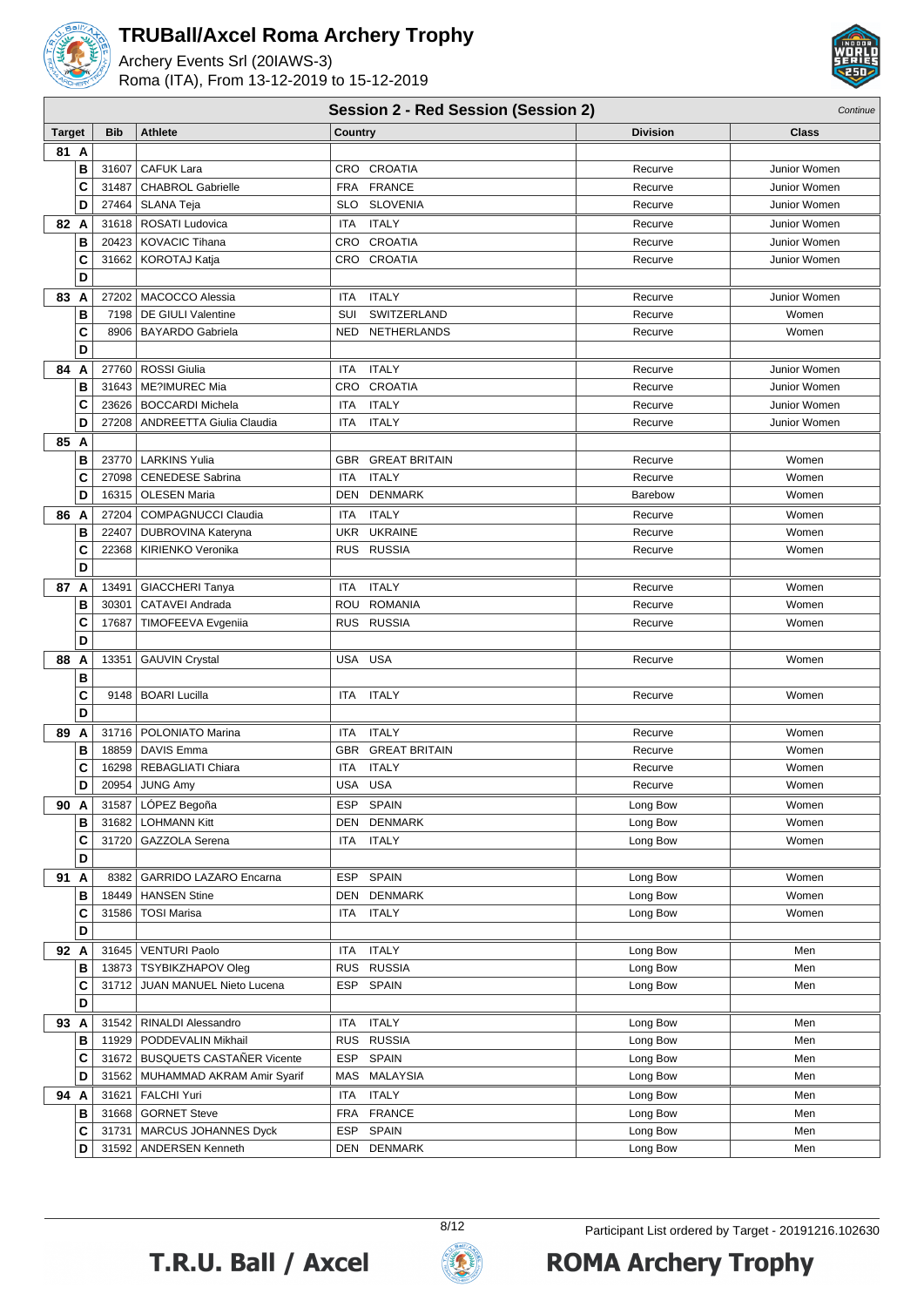

Archery Events Srl (20IAWS-3) Roma (ITA), From 13-12-2019 to 15-12-2019



|               | <b>Session 2 - Red Session (Session 2)</b><br>Continue |                              |                                              |                 |              |  |  |
|---------------|--------------------------------------------------------|------------------------------|----------------------------------------------|-----------------|--------------|--|--|
| <b>Target</b> | <b>Bib</b>                                             | <b>Athlete</b>               | <b>Country</b>                               | <b>Division</b> | Class        |  |  |
| 95 A          |                                                        | 31568   BIANCHI Giuseppe     | ITA ITALY                                    | Long Bow        | Men          |  |  |
| В             |                                                        |                              |                                              |                 |              |  |  |
| C             | 15937                                                  | PAHLM Per Ivar               | <b>NORWAY</b><br><b>NOR</b>                  | Long Bow        | Men          |  |  |
| D             | 31666                                                  | <b>LOHMANN Paw</b>           | DEN DENMARK                                  | Long Bow        | Men          |  |  |
|               |                                                        |                              |                                              |                 |              |  |  |
|               |                                                        |                              | <b>Session 3 - Green Session (Session 3)</b> |                 |              |  |  |
| <b>Target</b> | <b>Bib</b>                                             | <b>Athlete</b>               | Country                                      | <b>Division</b> | <b>Class</b> |  |  |
| 9 A           | 27094                                                  | <b>BORRUSO Arcangelo</b>     | ITA ITALY                                    | Compound        | Men          |  |  |
| в             |                                                        |                              |                                              |                 |              |  |  |
| C             |                                                        |                              |                                              |                 |              |  |  |
| D             | 28591                                                  | <b>REGA Brad</b>             | <b>USA</b><br><b>USA</b>                     | Compound        | Men          |  |  |
| 10 A          | 31671                                                  | <b>MEINI Luca</b>            | <b>ITALY</b><br>ITA                          | Compound        | Men          |  |  |
| в             | 31705                                                  | <b>VOLI Antonio</b>          | <b>ITALY</b><br>ITA                          | Compound        | Men          |  |  |
| C             | 27086                                                  | D'AMICO Roberto              | <b>ITA</b><br><b>ITALY</b>                   | Compound        | Men          |  |  |
| D             | 1391                                                   | <b>WILDE Reo</b>             | <b>USA</b><br><b>USA</b>                     | Compound        | Men          |  |  |
| 11<br>Α       | 27231                                                  | <b>BONCORI Alessandro</b>    | <b>ITALY</b><br>ITA                          | Compound        | Men          |  |  |
| B             | 31702                                                  | <b>COSTA Giancarlo</b>       | <b>ITALY</b><br>ITA                          | Compound        | Men          |  |  |
| C             | 12309                                                  | <b>SARTORELLO Manuel</b>     | <b>ITALY</b><br>ITA                          | Compound        | Men          |  |  |
| D             | 1350                                                   | WILDE Logan                  | <b>USA</b><br>USA                            | Compound        | Men          |  |  |
| 12 A          | 3791                                                   | <b>BECCARI Franco</b>        | <b>ITALY</b><br>ITA                          | Compound        | Men          |  |  |
| в             | 31551                                                  | <b>MATTA Michele</b>         | <b>ITALY</b><br>ITA                          | Compound        | Men          |  |  |
| C             | 22181                                                  | <b>BERNARDINI Carlo</b>      | <b>ITALY</b><br>ITA                          | Compound        | Men          |  |  |
| D             | 22742                                                  | <b>BRUNETTA Allen</b>        | <b>USA</b><br><b>USA</b>                     | Compound        | Men          |  |  |
| 13<br>A       | 27407                                                  | <b>RAFFOLINI Daniele</b>     | <b>ITALY</b><br>ITA                          | Compound        | Men          |  |  |
| B             | 27183                                                  | <b>IACONA Roberto</b>        | <b>ITALY</b><br>ITA                          | Compound        | Men          |  |  |
| C             |                                                        |                              |                                              |                 |              |  |  |
| D             | 15618                                                  | <b>KROAZIE Kyriakos</b>      | <b>GREECE</b><br>GRE                         | Compound        | Men          |  |  |
| 14 A          | 7346                                                   | POLIDORI Jacopo              | <b>ITALY</b><br>ITA                          | Compound        | Men          |  |  |
| в             |                                                        | 31624   ALESSI Antonio       | <b>ITALY</b><br>ITA                          | Compound        | Men          |  |  |
| c             | 27416                                                  | <b>BRUNO Marco</b>           | <b>ITALY</b><br><b>ITA</b>                   | Compound        | Men          |  |  |
| D             | 9091                                                   | KOSTOPOULOS Athanasios       | GRE<br><b>GREECE</b>                         | Compound        | Men          |  |  |
| 15 A          | 16296                                                  | <b>MIOR Viviano</b>          | <b>ITALY</b><br><b>ITA</b>                   | Compound        | Men          |  |  |
| B             | 24038                                                  | O'CONNOR Alan                | <b>IRELAND</b><br><b>IRL</b>                 | Compound        | Men          |  |  |
| C             | 31659                                                  | <b>MARINI Alessio</b>        | <b>ITALY</b><br>ITA                          | Compound        | Men          |  |  |
| D             |                                                        |                              |                                              |                 |              |  |  |
| 16 A          |                                                        | 11897   IBBA Fabio           | ITA ITALY                                    | Compound        | Men          |  |  |
| в             |                                                        | 12666   OROSZ Viktor         | <b>HUNGARY</b><br><b>HUN</b>                 | Compound        | Men          |  |  |
| C<br>D        | 27209                                                  | DI PATRIZI Daniele           | <b>ITALY</b><br><b>ITA</b>                   | Compound        | Men          |  |  |
| 17 A          |                                                        | 31699   MATTEUCCI Maurizio   | <b>ITALY</b><br><b>ITA</b>                   | Compound        | Men          |  |  |
| В             | 18894                                                  | PEREZ GONZALEZ Jesus Jacinto | <b>SPAIN</b><br><b>ESP</b>                   | Compound        | Men          |  |  |
| C             |                                                        | 31565   MARCHETTI Marco      | <b>ITALY</b><br><b>ITA</b>                   | Compound        | Men          |  |  |
| D             |                                                        | 22525   BUNTINX Tim          | <b>BELGIUM</b><br><b>BEL</b>                 | Compound        | Men          |  |  |
| 18 A          |                                                        | 1398   DI MICHELE Luigi      | <b>ITALY</b><br>ITA                          | Compound        | Men          |  |  |
| в             |                                                        | 12695   BORGSTROM Hampus     | SWE SWEDEN                                   | Compound        | Men          |  |  |
| c             | 31574                                                  | <b>MURGIA Matteo</b>         | <b>ITALY</b><br>ITA                          | Compound        | Men          |  |  |
| D             |                                                        |                              |                                              |                 |              |  |  |
| 19 A          | 13881                                                  | PAGNONI Federico             | <b>ITALY</b><br>ITA                          | Compound        | Men          |  |  |
| в             | 31599                                                  | <b>RIVOALLAN Aymeric</b>     | <b>FRANCE</b><br><b>FRA</b>                  | Compound        | Men          |  |  |
| c             | 23267                                                  | DE VENUTO Paolo              | <b>ITALY</b><br><b>ITA</b>                   | Compound        | Men          |  |  |
| D             |                                                        |                              |                                              |                 |              |  |  |
| 20 A          |                                                        | 27121   MAZZEI Patrizio      | <b>ITALY</b><br>ITA                          | Compound        | Junior Men   |  |  |
| в             | 27169                                                  | <b>PINNA Luca</b>            | <b>ITALY</b><br><b>ITA</b>                   | Compound        | Junior Men   |  |  |
| C             | 31629                                                  | <b>GUERRASIO Antonio</b>     | <b>ITALY</b><br><b>ITA</b>                   | Compound        | Junior Men   |  |  |
| D             |                                                        | 27170   SCARAMUZZA Edoardo   | <b>ITALY</b><br><b>ITA</b>                   | Compound        | Junior Men   |  |  |
| 21 A          | 31667                                                  | COVRE Leonardo               | <b>ITALY</b><br>ITA                          | Compound        | Junior Men   |  |  |
| В             |                                                        | 27164   TODESCO Filippo      | <b>ITALY</b><br><b>ITA</b>                   | Compound        | Junior Men   |  |  |
| C             |                                                        | 23265   BRUNELLO Antonio     | <b>ITALY</b><br><b>ITA</b>                   | Compound        | Junior Men   |  |  |
| D             |                                                        | 27122   GANDOLFI Luca        | <b>ITALY</b><br>ITA                          | Compound        | Junior Men   |  |  |





9/12 Participant List ordered by Target - 20191216.102630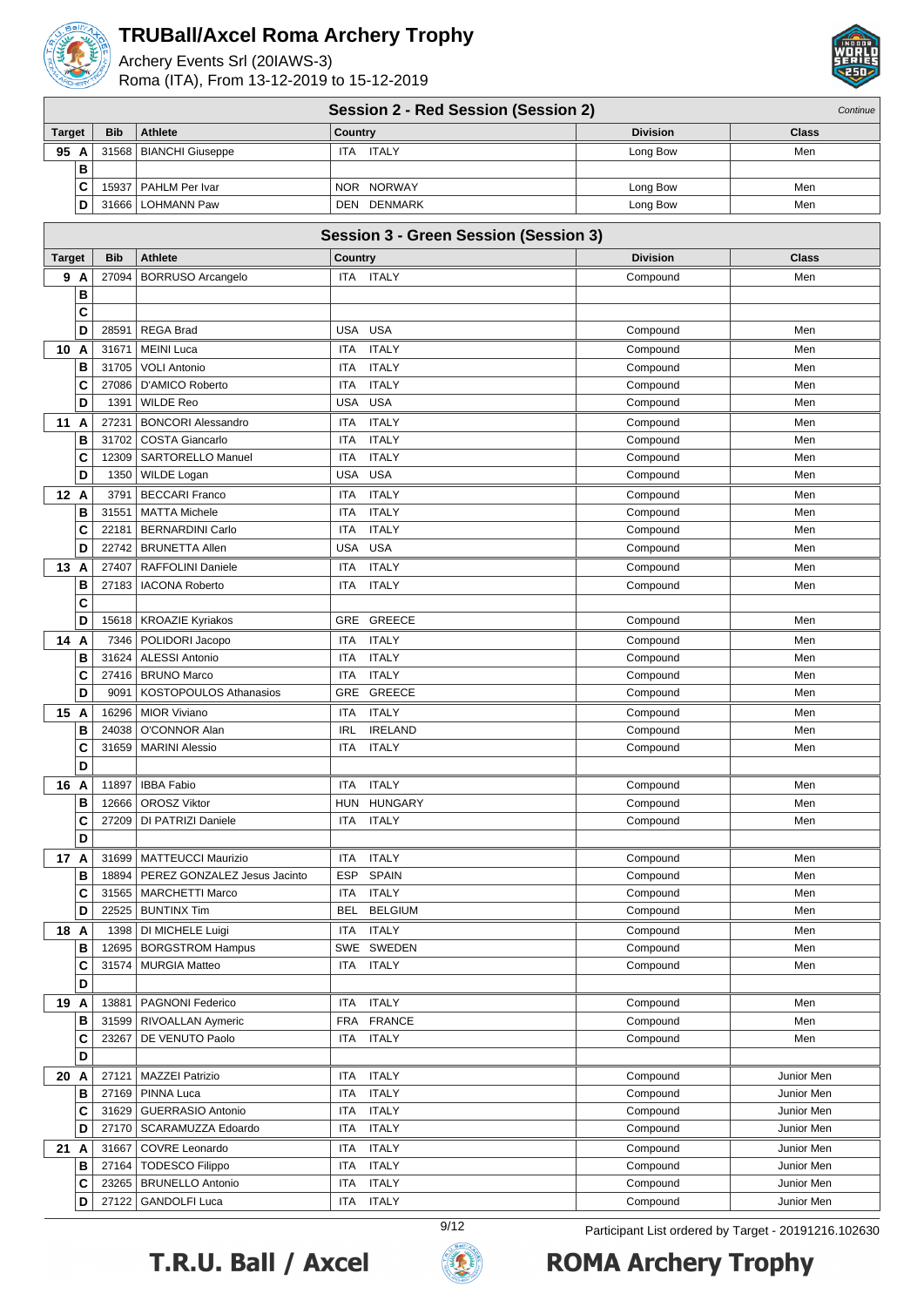

Archery Events Srl (20IAWS-3) Roma (ITA), From 13-12-2019 to 15-12-2019



#### **Session 3 - Green Session (Session 3)** Continue

|               |                |                                                            | $\frac{1}{2}$                                     |                      |                              |
|---------------|----------------|------------------------------------------------------------|---------------------------------------------------|----------------------|------------------------------|
| <b>Target</b> | <b>Bib</b>     | <b>Athlete</b>                                             | Country                                           | <b>Division</b>      | Class                        |
| 22 A          | 27123          | PAULETTO Cristian                                          | <b>ITALY</b><br>ITA                               | Compound             | Junior Men                   |
| B<br>C        | 3403           | <b>JAATMA Robin</b><br><b>MARCHETTI Andrea</b>             | <b>ESTONIA</b><br><b>EST</b><br><b>ITALY</b>      | Compound             | Junior Men                   |
| D             | 31566<br>23628 | DE ANGELI Valentino                                        | ITA<br><b>ITALY</b><br>ITA                        | Compound<br>Compound | Junior Men<br>Junior Men     |
|               |                |                                                            |                                                   |                      |                              |
| 23 A          | 27124          | <b>TUZI Marianna</b>                                       | <b>ITA</b><br><b>ITALY</b>                        | Compound             | Junior Women                 |
| B             | 20596          | <b>ALBU Stefana</b>                                        | <b>ROMANIA</b><br>ROU                             | Compound             | Junior Women                 |
| С<br>D        | 31172<br>20004 | <b>BOMBARDA Michelle Maria</b><br><b>BAZZICHETTO Elisa</b> | <b>ITALY</b><br>ITA<br><b>ITA</b><br><b>ITALY</b> | Compound<br>Compound | Junior Women<br>Junior Women |
|               |                |                                                            |                                                   |                      |                              |
| 24 A          | 2681           | SPANU Ilaria                                               | <b>ITALY</b><br>ITA                               | Compound             | Women                        |
| B             | 15487          | <b>KIM Yunhee</b>                                          | KOR KOREA                                         | Compound             | Women                        |
| C             | 22576          | <b>BALDO Elisa</b>                                         | <b>ITA</b><br><b>ITALY</b>                        | Compound             | Women                        |
| D             | 31694          | CHO Su A                                                   | KOR KOREA                                         | Compound             | Women                        |
| 25 A          | 31641          | <b>PIRAS Elisabetta</b>                                    | <b>ITALY</b><br>ITA                               | Compound             | Women                        |
| B             | 20113          | SO Chaewon                                                 | KOR KOREA                                         | Compound             | Women                        |
| C             | 8493           | <b>FINESSI Monica</b>                                      | <b>ITALY</b><br><b>ITA</b>                        | Compound             | Women                        |
| D             | 31722          | <b>TEMPERINI Tiziana</b>                                   | <b>ITALY</b><br>ITA                               | Compound             | Women                        |
| 26 A          | 31658          | <b>LONGO Maria Michela</b>                                 | <b>ITALY</b><br>ITA                               | Compound             | Women                        |
| B             | 17349          | SONG Yun Soo                                               | KOR KOREA                                         | Compound             | Women                        |
| C             | 13488          | <b>RET Sara</b>                                            | <b>ITA</b><br><b>ITALY</b>                        | Compound             | Women                        |
| D             |                |                                                            |                                                   |                      |                              |
| 32 A          | 31543          | <b>CARAMUSCIA Sara</b>                                     | <b>ITALY</b><br>ITA                               | <b>Barebow</b>       | Women                        |
| B             | 17593          | <b>TWOMEY Sarah</b>                                        | <b>IRL</b><br><b>IRELAND</b>                      | Barebow              | Women                        |
| C             | 7192           | <b>STROBBE Eleonora</b>                                    | <b>ITALY</b><br>ITA                               | Barebow              | Women                        |
| D             |                |                                                            |                                                   |                      |                              |
| 33 A          | 9517           | NOZIGLIA Cinzia                                            | <b>ITALY</b><br>ITA                               | Barebow              | Women                        |
| B             | 24037          | <b>O'CONNOR Sharon</b>                                     | <b>IRL</b><br><b>IRELAND</b>                      | Barebow              | Women                        |
| C             |                | 31598   KOUNTOURI Paraskevi-Christina                      | GRE<br>GREECE                                     | Barebow              | Women                        |
| D             |                |                                                            |                                                   |                      |                              |
| 34 A          |                |                                                            |                                                   |                      |                              |
| в             |                | 31696   NIOI Elena                                         | <b>ITALY</b><br><b>ITA</b>                        | Barebow              | Women                        |
| C<br>D        | 8452           | <b>BJORKLUND Lina</b>                                      | SWE SWEDEN                                        | Barebow              | Women                        |
|               |                |                                                            |                                                   |                      |                              |
| 35 A<br>B     | 31687<br>31579 | <b>BANELLI Massimiliano</b>                                | <b>ITALY</b><br><b>ITA</b>                        | Barebow              | Men                          |
| C             | 31650          | KOULIS Paul<br><b>BRESCIA Francesco</b>                    | GRE GREECE<br><b>ITALY</b><br>ITA                 | Barebow<br>Barebow   | Men<br>Men                   |
| D             |                |                                                            |                                                   |                      |                              |
|               |                | 8503   BERTI Ferruccio                                     | ITA ITALY                                         | Barebow              | Men                          |
| 36 A<br>в     |                | 31686   BERGET Stig Gøran                                  | NOR NORWAY                                        | Barebow              | Men                          |
| С             |                | 31692   ALOE Antonio                                       | ITA ITALY                                         | Barebow              | Men                          |
| D             |                |                                                            |                                                   |                      |                              |
| 37 A          |                | 31680   ASTOLFI Andrea                                     | ITA ITALY                                         | Barebow              | Men                          |
| в             |                | 31676   ROODT Frans                                        | AUS AUSTRALIA                                     | Barebow              | Men                          |
| C             |                | 28235   DI NARDO Alessandro                                | <b>ITA ITALY</b>                                  | Barebow              | Men                          |
| D             |                | 14646   DAHAM Amzar Marzuki                                | INA INDONESIA                                     | Barebow              | Men                          |
| 38 A          |                | 31564   NENCI Massimiliano                                 | ITA ITALY                                         | Barebow              | Men                          |
| в             |                | 15908 JONSSON Erik                                         | SWE SWEDEN                                        | Barebow              | Men                          |
| С             |                | 31575   BRAGLIA Daniele                                    | <b>ITALY</b><br>ITA                               | Barebow              | Men                          |
| D             |                | 31715   ZHOU Ce                                            | HKG HONG KONG, CHINA                              | Barebow              | Men                          |
| 39 A          |                | 31589   MORINI Alessandro                                  | <b>ITALY</b><br>ITA                               | Barebow              | Men                          |
| в             |                |                                                            |                                                   |                      |                              |
| C             |                | 533   BELLOTTI Daniele                                     | <b>ITALY</b><br>ITA                               | Barebow              | Men                          |
| D             |                | 31727   POPOV Marin                                        | IRL IRELAND                                       | Long Bow             | Men                          |
| 40 A          |                | 31683   CAMPOBASSO Marcello                                | <b>ITALY</b><br>ITA                               | Barebow              | Men                          |
| в             |                | 31576   BIN SAMSOR Mohd Fadzli                             | MAS MALAYSIA                                      | Barebow              | Men                          |
| C             |                |                                                            |                                                   |                      |                              |
| D             |                | 31670   BARDUCCI Gianni                                    | ITA ITALY                                         | Long Bow             | Men                          |
|               |                |                                                            |                                                   |                      |                              |



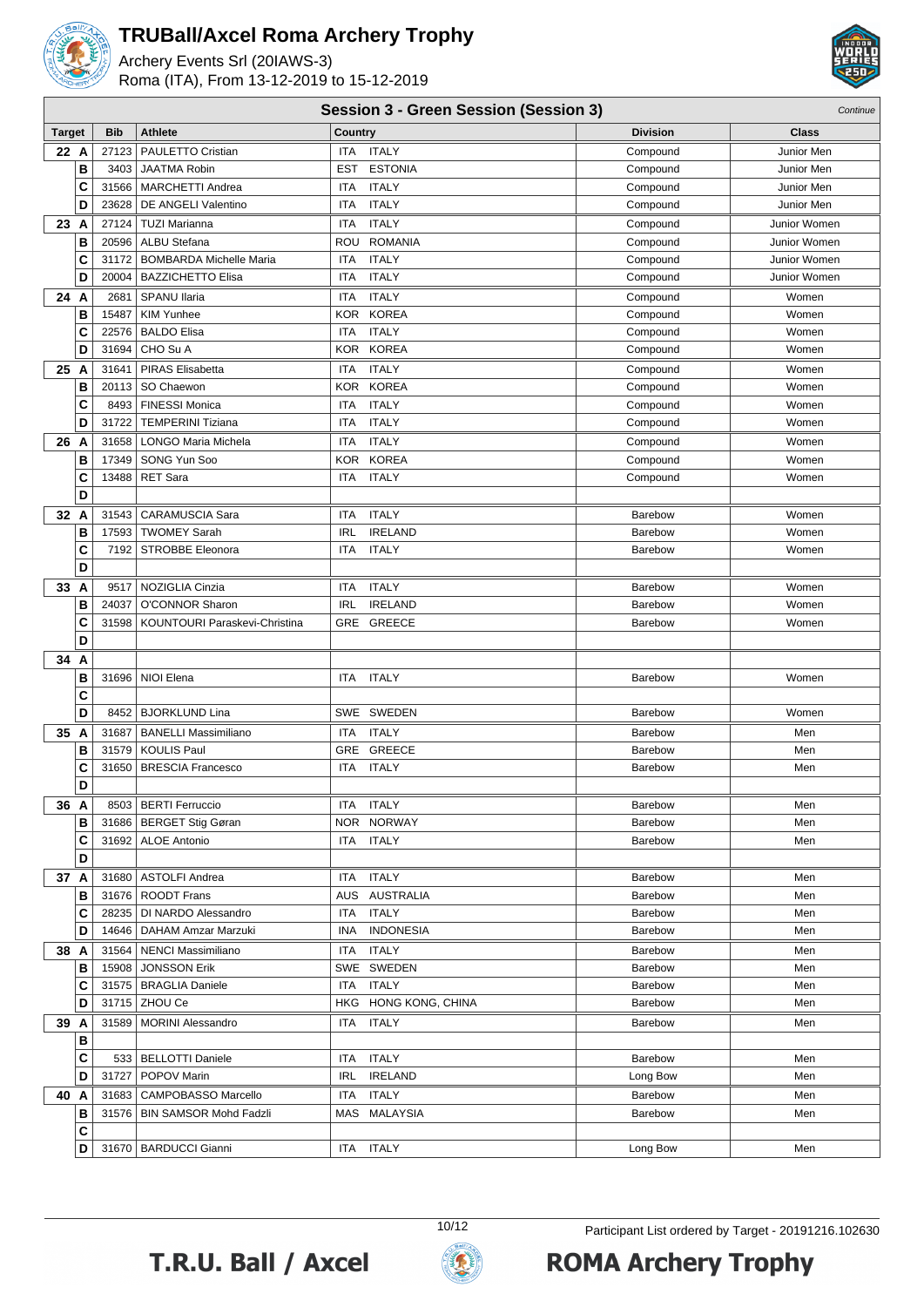

Archery Events Srl (20IAWS-3) Roma (ITA), From 13-12-2019 to 15-12-2019



|               | <b>Session 3 - Green Session (Session 3)</b> |            |                                   |                               |  |                 | Continue   |  |
|---------------|----------------------------------------------|------------|-----------------------------------|-------------------------------|--|-----------------|------------|--|
| <b>Target</b> |                                              | <b>Bib</b> | <b>Athlete</b>                    | Country                       |  | <b>Division</b> | Class      |  |
| 41 A          |                                              | 31577      | <b>MORETTI Alessandro</b>         | <b>ITALY</b><br>ITA           |  | Long Bow        | Men        |  |
|               | В                                            |            | 31674   LUCAS ACOSTA Gustavo      | URU URUGUAY                   |  | Long Bow        | Men        |  |
|               | C                                            |            |                                   |                               |  |                 |            |  |
|               | D                                            |            |                                   |                               |  |                 |            |  |
| 42 A          |                                              |            | 31173   GIORGETTI Maria Cristina  | <b>ITALY</b><br>ITA           |  | Long Bow        | Women      |  |
|               | B                                            |            | 31652   BINTI SULAIMAN Norliana   | <b>MALAYSIA</b><br><b>MAS</b> |  | Long Bow        | Women      |  |
|               | c                                            |            | 17860   SACCHETTI Paola           | ITA ITALY                     |  | Long Bow        | Women      |  |
|               | D                                            |            |                                   |                               |  |                 |            |  |
| 58 A          |                                              |            | 22813   BERTOLINO Andrea          | ITA ITALY                     |  | Recurve         | Men        |  |
|               | B                                            |            |                                   |                               |  |                 |            |  |
|               | C                                            |            | 27174   DEL CASTELLO Andrea Carlo | <b>ITALY</b><br><b>ITA</b>    |  | Recurve         | Men        |  |
|               | D                                            |            | 31560   GALASSO Claudio           | <b>ITALY</b><br><b>ITA</b>    |  | Recurve         | Men        |  |
| 59 A          |                                              | 31631      | GIACOBBE Salvatore                | <b>ITALY</b><br><b>ITA</b>    |  | Recurve         | Men        |  |
|               | В                                            |            | 31724   MUNAFÒ Antonino           | <b>ITALY</b><br>ITA.          |  | Recurve         | Men        |  |
|               | C                                            |            |                                   |                               |  |                 |            |  |
|               | D                                            |            |                                   |                               |  |                 |            |  |
| 60            | A                                            |            | 31685 MIKHYLOVSKIY Mark           | <b>ITALY</b><br><b>ITA</b>    |  | Recurve         | Men        |  |
|               | в                                            |            | 27090   TODERI Andrea             | <b>ITALY</b><br><b>ITA</b>    |  | Recurve         | Men        |  |
|               | C                                            |            | 12114   LODI Pierluigi            | <b>ITALY</b><br><b>ITA</b>    |  | Recurve         | Men        |  |
|               | D                                            |            | 11422 EL BENNAYE Youssef          | MAR<br><b>MOROCCO</b>         |  | Recurve         | Men        |  |
| 61 A          |                                              |            | 31725   ARENA Alessandro          | <b>ITALY</b><br><b>ITA</b>    |  | Recurve         | Men        |  |
|               | в                                            | 18867      | <b>BOSSARD Florian</b>            | <b>FRA</b><br><b>FRANCE</b>   |  | Recurve         | Men        |  |
|               | C                                            |            | 31684   ARENA Ignazio             | <b>ITALY</b><br><b>ITA</b>    |  | Recurve         | Men        |  |
|               | D                                            | 18880      | <b>BOUBRAHMI Naoufal</b>          | MAR MOROCCO                   |  | Recurve         | Men        |  |
| 62 A          |                                              |            |                                   |                               |  |                 |            |  |
|               | в                                            |            | 31483   ESCRIVA Antoine           | <b>FRANCE</b><br><b>FRA</b>   |  | Recurve         | Men        |  |
|               | C                                            | 27151      | NARDINOCCHI Massimo               | <b>ITALY</b><br><b>ITA</b>    |  | Recurve         | Men        |  |
|               | D                                            |            | 24093   SIMS Daniel               | GBR GREAT BRITAIN             |  | Recurve         | Men        |  |
| 63 A          |                                              |            | 31709   DE NISCO Andrea           | ITA ITALY                     |  | Recurve         | Men        |  |
|               | B                                            |            | 26715   KUHRAU Markus             | GER GERMANY                   |  | Recurve         | Men        |  |
|               | C                                            |            | 31706   DURANTE Renzo             | ITA ITALY                     |  | Recurve         | Men        |  |
|               | D                                            |            |                                   |                               |  |                 |            |  |
| 64 A          |                                              | 1069       | GALIAZZO Marco                    | <b>ITALY</b><br>ITA           |  | Recurve         | Men        |  |
|               | в                                            |            |                                   |                               |  |                 |            |  |
|               | c                                            | 9239       | SERI Marco                        | <b>ITALY</b><br>ITA           |  | Recurve         | Men        |  |
|               | D                                            |            | 31714   HARVEG Hans-Petter        | NOR NORWAY                    |  | Recurve         | Men        |  |
| 65 A          |                                              |            | 9069   PASQUALUCCI David          | ITA ITALY                     |  | Recurve         | Men        |  |
|               | в                                            |            |                                   |                               |  |                 |            |  |
|               | C                                            |            | 31707   RICCIERI Andrea           | ITA ITALY                     |  | Recurve         | Men        |  |
|               | D                                            |            |                                   |                               |  |                 |            |  |
| 66 A          |                                              |            | 27221   FABI Franco               | ITA ITALY                     |  | Recurve         | Men        |  |
|               | в                                            | 20951      | <b>WILLIAMS Jack</b>              | USA USA                       |  | Recurve         | Men        |  |
|               | C<br>D                                       |            | 22815   LUPONETTI Raimondo        | ITA ITALY                     |  | Recurve         | Men        |  |
|               |                                              |            |                                   |                               |  |                 |            |  |
| 67 A          |                                              |            | 12654   SCALELLA Lorenzo          | ITA ITALY                     |  | Recurve         | Men        |  |
|               | в                                            |            | 15574   ARNEZ Luka                | SLO SLOVENIA                  |  | Recurve         | Men        |  |
|               | C<br>D                                       |            | 17656   MUSOLESI Federico         | ITA ITALY                     |  | Recurve         | Men        |  |
|               |                                              |            |                                   |                               |  |                 |            |  |
| 68 A          |                                              |            | 27173 CHIA Pietro                 | ITA ITALY                     |  | Recurve         | Men        |  |
|               | в                                            |            | 22280   BOLJEVIC Milos            | MNE MONTENEGRO                |  | Recurve         | Men        |  |
|               | C<br>D                                       |            | 31665   MICHELINI Davide          | ITA ITALY                     |  | Recurve         | Men        |  |
|               |                                              |            |                                   |                               |  |                 |            |  |
| 69 A          |                                              |            | 31689   MONALDI Gabriele          | ITA ITALY                     |  | Recurve         | Junior Men |  |
|               | в                                            |            | 31635   VALENTE Lorenzo           | ITA ITALY                     |  | Recurve         | Junior Men |  |
|               | C                                            |            | 3547   FABRIZZI Federico          | ITA ITALY                     |  | Recurve         | Junior Men |  |
|               | D                                            |            |                                   |                               |  |                 |            |  |